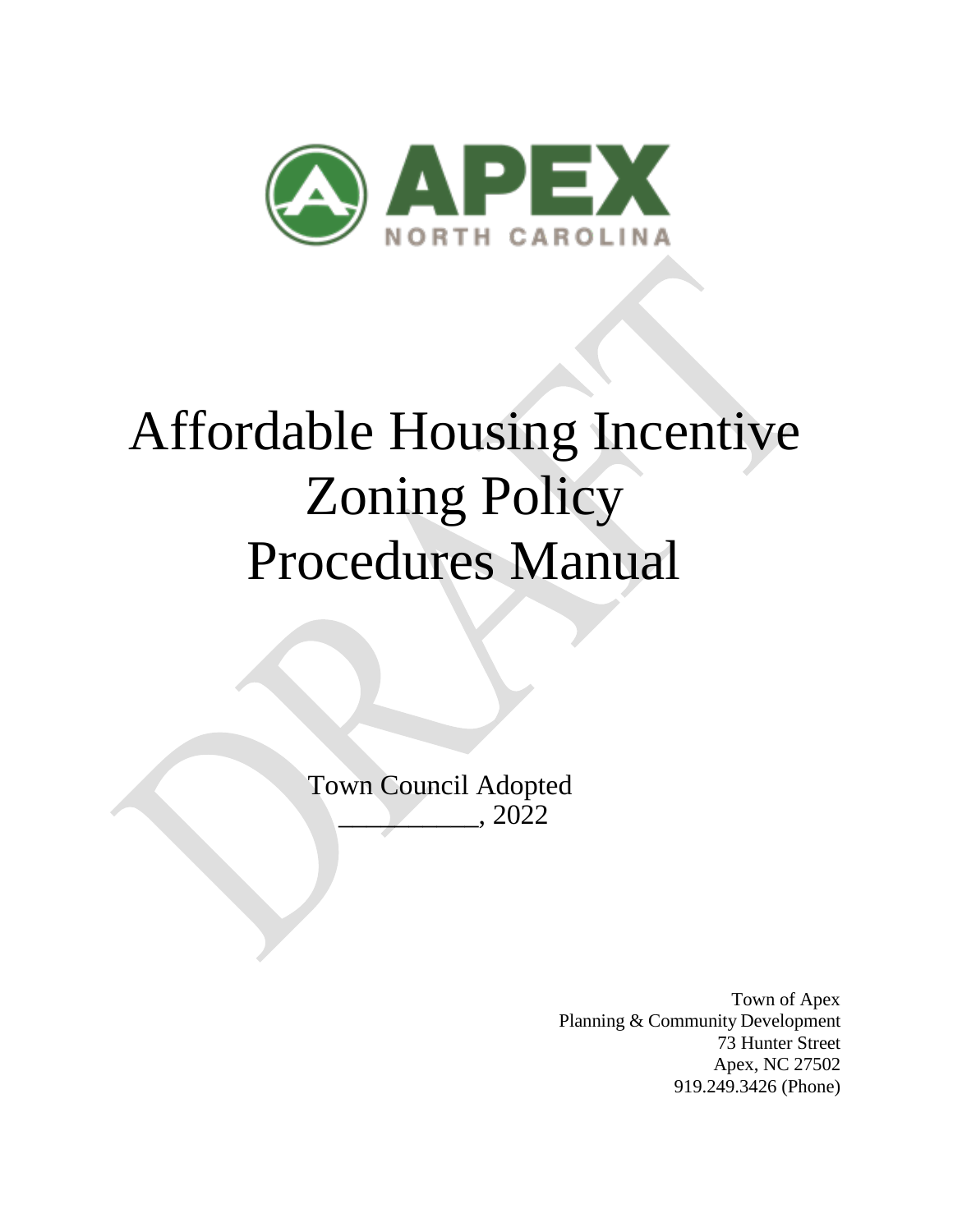# **Contents**

| 2.3 Affordable Housing Income Categories, Housing Tenure and AMI Percentages  4                |  |
|------------------------------------------------------------------------------------------------|--|
| 2.4 Development Unit and Rezoning Application Affordable Housing Documentation Thresholds 5    |  |
| 2.5 Affordable Housing Ownership On-Site Percentage, Income Categories and AMI Percentages . 5 |  |
| 2.6 Affordable Housing Rental On-Site Percentage, Income Categories and AMI Percentages  6     |  |
| 2.7 Affordable Housing Ownership and Rental On-Site Percentages, Income Categories and AMI     |  |
|                                                                                                |  |
|                                                                                                |  |
|                                                                                                |  |
|                                                                                                |  |
|                                                                                                |  |
| 2.12 Affordable Housing Proposal, Marketing Plan and Property Management Plan Process  9       |  |
|                                                                                                |  |
| 2.14 Affordable Housing Ownership Income Limits, Ownership Housing Costs and Initial Sales     |  |
|                                                                                                |  |
|                                                                                                |  |
| 2.16 Affordable Housing Income Limits, Rent Limits and Rent Costs for Rental Units  15         |  |
|                                                                                                |  |
|                                                                                                |  |
|                                                                                                |  |
|                                                                                                |  |
|                                                                                                |  |
|                                                                                                |  |
|                                                                                                |  |
|                                                                                                |  |

# **List of Tables**

| Table 1-Affordable Housing Income Categories, Housing Tenure and AMI Percentages 4          |  |
|---------------------------------------------------------------------------------------------|--|
|                                                                                             |  |
| Table 3– Ownership On-Site Percentage, Income Categories and AMI Percentages                |  |
|                                                                                             |  |
| Table 5- Ownership and Rental On-Site Percentages, Income Categories and AMI Percentages  6 |  |
|                                                                                             |  |
|                                                                                             |  |
|                                                                                             |  |
|                                                                                             |  |
|                                                                                             |  |
|                                                                                             |  |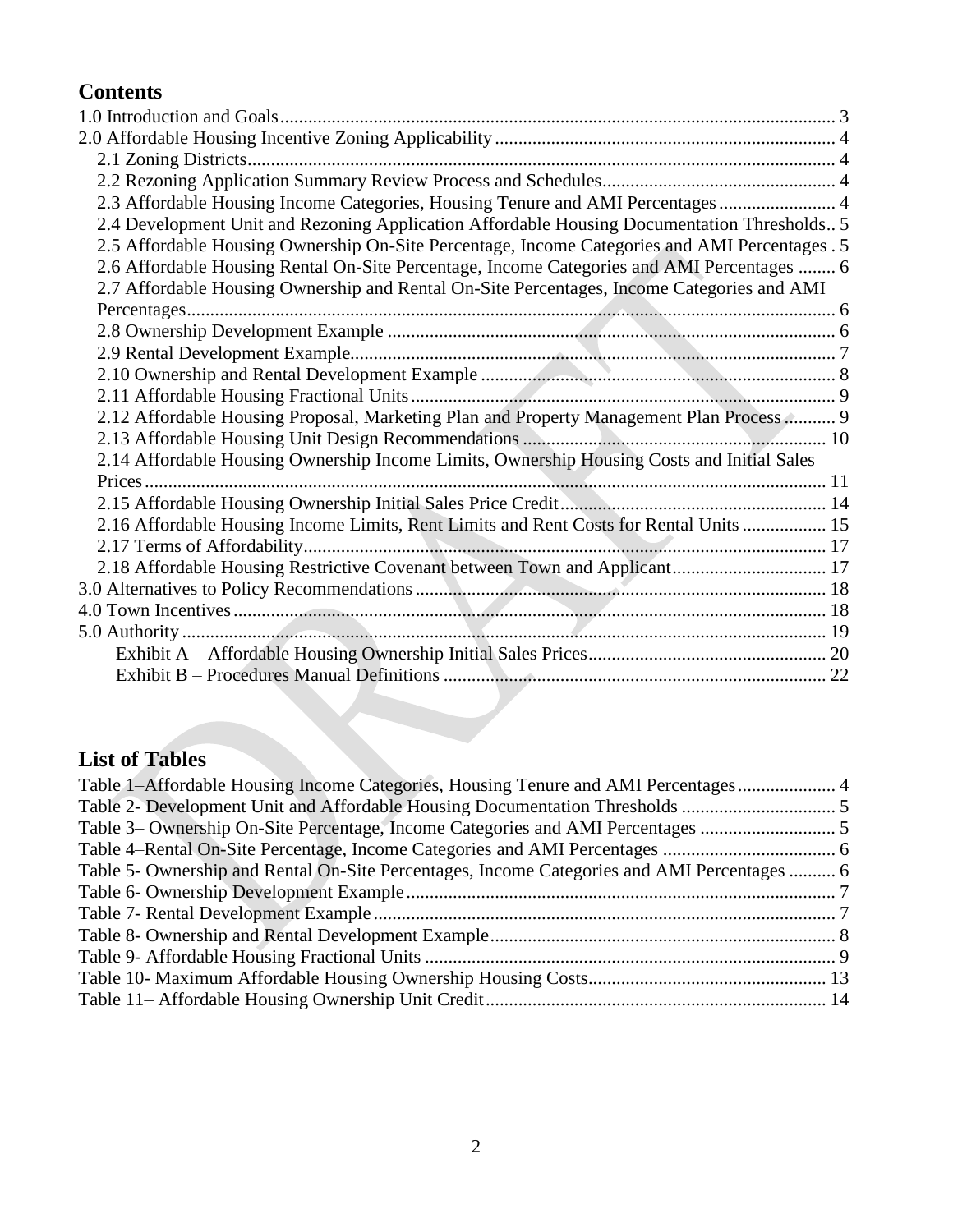# <span id="page-2-0"></span>**1.0 Introduction and Goals**

# *Introduction*

Town Council (Council) authorized direction through the adopted Town of Apex (Town) Affordable Housing Plan (AHP) to establish an Affordable Housing Incentive Zoning Policy (Policy) that would set forth clear minimum recommendation criteria, applicability standards, and a menu of incentive options for applicants (i.e. property owner, property developer, authorized organization or representative on behalf of development) to consider in exchange for providing residential affordable housing units or lots within a development as part of the rezoning and Planned Unit Development (PUD) approval process. Incentive zoning policies encourage applicants to provide a public service, such as residential affordable housing units or lots, as part of a proposed development, in exchange for incentives.

# *Goals*

While this Policy does not require applicants to construct residential affordable housing units or lots within a development or contribute a certain dollar amount to the Town's Affordable Housing Fund (AHF), the Policy goals include:

- Provide a clear process and understanding of the Town's minimum recommended applicability standards to prospective applicants who may consider utilizing this Policy as well as Town staff;
- Add residential affordable housing units or lots to the Town's affordable housing portfolio versus collecting a financial contribution to the Town's AHF; and
- Offset potential market-rate development revenue loss for constructing newly created residential affordable housing units or lots through the use of incentives.

This Policy reflects the Town's minimum recommendation levels as far as on-site affordable housing unit or lot thresholds and Area Median Income (AMI) percentage categories. The Affordable Housing Incentive Zoning Policy Procedures Manual (Procedures Manual) details the Town's minimum recommendations and applicability standards for residential affordable housing units or lots generated through this Policy. The criteria in this Procedures Manual must be interpreted in conjunction with the Town's Unified Development Ordinance (UDO). A separate manual, called the Affordable Housing Incentive Zoning Policy Administration Manual (Administration Manual) details specific procedures for the on-going administration of residential affordable housing units or lots generated through this Policy.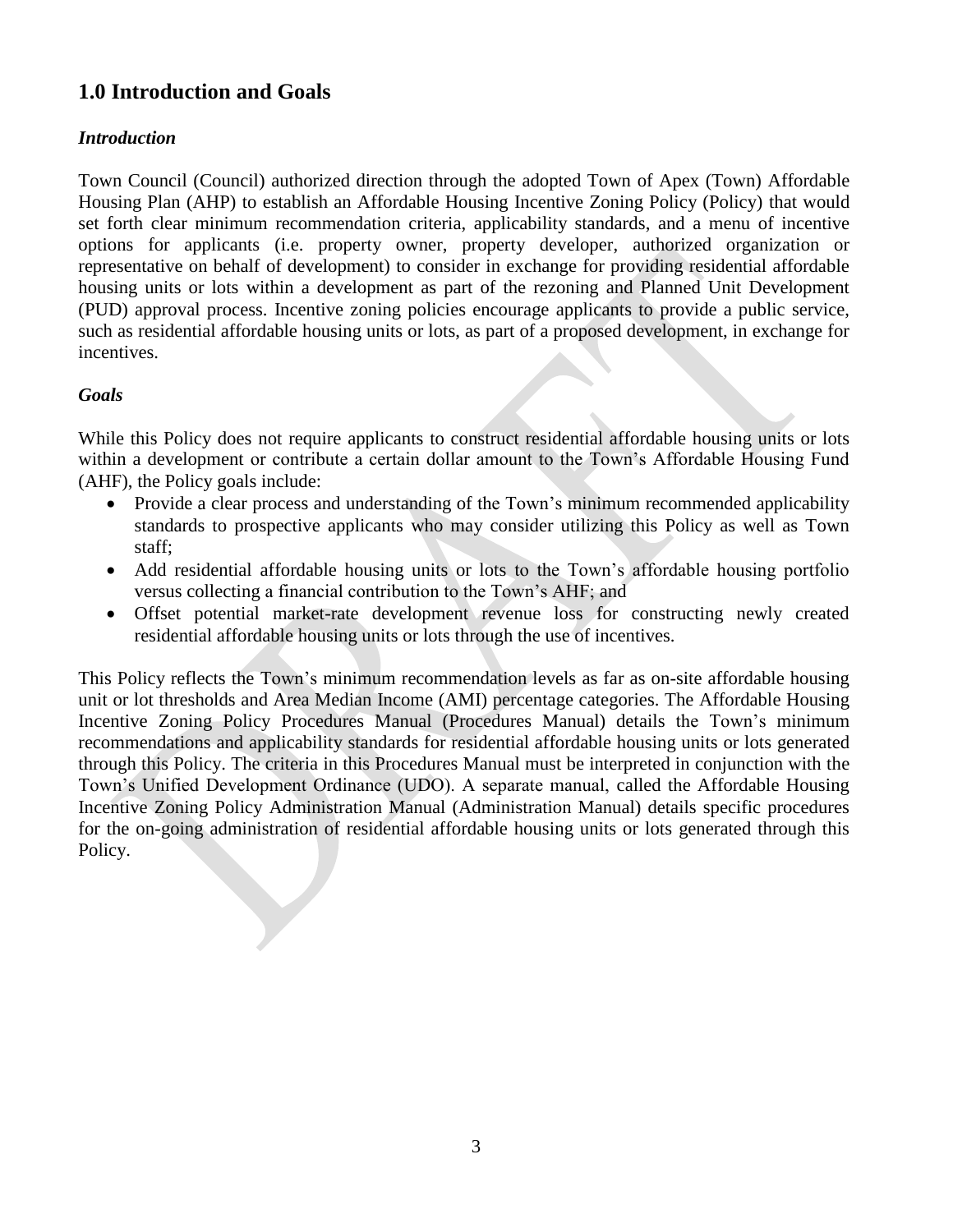# <span id="page-3-0"></span>**2.0 Affordable Housing Incentive Zoning Applicability**

# <span id="page-3-1"></span>*2.1 Zoning Districts*

 $\overline{a}$ 

This Policy is applicable within zoning districts that allow residential and mixed-use development per Sec. 4.2.2 of the UDO.

# <span id="page-3-2"></span>*2.2 Rezoning Application Summary Review Process and Schedules*

This Policy provides incentive options for applicants to consider in exchange for providing residential affordable housing units or lots on-site within a development through the rezoning and PUD approval process. A summary of the review process and schedules for Rezoning and PUD applications can be found at [http://www.apexnc.org/215/Applications-Schedules.](http://www.apexnc.org/215/Applications-Schedules)

# <span id="page-3-3"></span>*2.3 Affordable Housing Income Categories, Housing Tenure and AMI Percentages*

This policy is applicable to the following affordable housing income categories and AMI percentages per housing tenure type for both affordable housing ownership and rental units as shown in Table 1 below.

<span id="page-3-4"></span>

| <b>Affordable Housing</b><br><b>Income Category</b> | <b>Housing</b><br><b>Tenure Type</b> | *Maximum AMI<br>Percentages (%) |
|-----------------------------------------------------|--------------------------------------|---------------------------------|
| <b>Extremely Low-Income</b>                         | Rental                               | **Up to 30% AMI                 |
| Very Low-Income                                     | Rental                               | **Up to 50% AMI                 |
| Low-Income                                          | Rental                               | **Up to 70% AMI                 |
| Low-Income                                          | Ownership                            | **Up to 80% AMI                 |
| Median-Income                                       | Ownership                            | ** Up to 100% AMI               |
| Workforce-Income                                    | Ownership                            | **Up to $110\%$ AMI             |

*Table 1–Affordable Housing Income Categories, Housing Tenure and AMI Percentages*

\*Based on U.S. Department of Housing and Urban Development (HUD) Raleigh, NC Metropolitan Statistical Area (MSA) Area Median Income (AMI) published income limits.

\*\*Based on affordable housing rental and ownership Area Median Income (AMI) analysis.<sup>1</sup>

 $<sup>1</sup>$  The Town is considered a high cost area, as the Town's market-rate rents and median home sales prices are higher than</sup> most jurisdictions within Wake County. An affordable housing rental and ownership Area Median Income (AMI) analysis was performed utilizing the following: (1) neighboring jurisdictions within Wake County, (2) HUD industry standards, (3) non-profit affordable housing providers, (4) market-rate-income analysis, (5) market-rate rent analysis and (6) marketrate ownership analysis. As a result, the empirical data showed that up to seventy-percent (70%) of AMI was supported for residential affordable housing rental units and up to one-hundred and ten-percent (110%) of AMI was supported for residential affordable housing ownership units.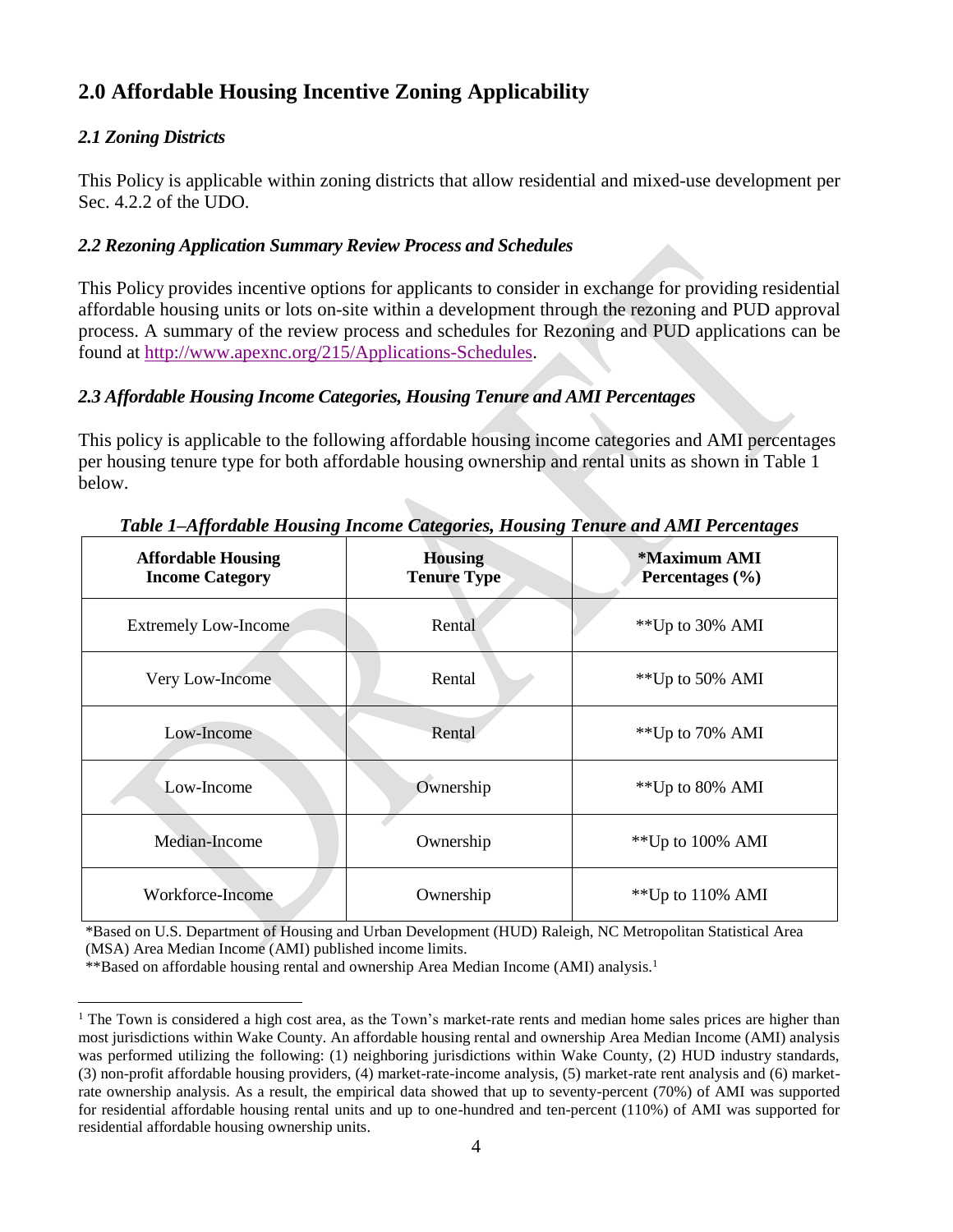#### <span id="page-4-0"></span>*2.4 Development Unit and Rezoning Application Affordable Housing Documentation Thresholds*

Applicants who propose residential and mixed-use developments of twenty (20) or more units or lots are recommended to provide a minimum of five-percent (5%) of the total number of units or lots as affordable housing units or lots on-site and must submit an Affordable Housing Proposal (AHP) and Marketing Plan (MP) concurrently with the rezoning application. Applicants who propose to provide residential affordable housing rental units on-site, must also submit a Property Management Plan (PMP) along with their AHP and MP concurrently with the rezoning application. Any residential or mixed-use development that proposes to provide on-site affordable housing units or lots must submit an AHP, MP and PMP (only applicable for affordable housing rental units) with their rezoning application. Table 2 below summarizes the minimum recommended Policy development unit and rezoning application affordable housing documentation submittal thresholds.

<span id="page-4-2"></span>

| <b>Development</b><br>Unit<br><b>Threshold</b> | <b>Affordable</b><br><b>Housing</b><br><b>Component</b> | <br><b>Minimum</b><br><b>Affordable Housing</b><br><b>On-Site Percentage</b><br>$\frac{9}{6}$ | <b>Rezoning Application</b><br><b>Affordable Housing</b><br>Ownership<br><b>Documentation</b> | <b>Rezoning Application</b><br><b>Affordable Housing</b><br><b>Rental</b><br><b>Documentation</b> |
|------------------------------------------------|---------------------------------------------------------|-----------------------------------------------------------------------------------------------|-----------------------------------------------------------------------------------------------|---------------------------------------------------------------------------------------------------|
| $20+$<br>Units/Lots                            | On-Site<br>Units/Lots                                   | $*5\%$<br>Units/Lots                                                                          | <b>Affordable Housing</b><br>Proposal and<br><b>Marketing Plan</b>                            | <b>Affordable Housing</b><br>Proposal, Marketing<br>Plan and Property<br>Management Plan          |

*Table 2- Development Unit and Affordable Housing Documentation Thresholds*

\*See footnote below. 2

 $\overline{a}$ 

# <span id="page-4-1"></span>*2.5 Affordable Housing Ownership On-Site Percentage, Income Categories and AMI Percentages*

When an applicant proposes on-site residential affordable housing ownership units or lots within a development, the minimum recommended on-site residential affordable housing unit percentage, income categories and AMI percentages are shown below in Table 3.

|  | Table 3- Ownership On-Site Percentage, Income Categories and AMI Percentages |
|--|------------------------------------------------------------------------------|
|  |                                                                              |

<span id="page-4-3"></span>

| <b>Minimum</b><br><b>Affordable Housing Ownership</b><br><b>On-Site Percentage</b> $(\%)$ | AMI Percentages $(\% )$ and<br><b>Income Categories</b>                                                                 |
|-------------------------------------------------------------------------------------------|-------------------------------------------------------------------------------------------------------------------------|
| 5%<br>Units/Lots                                                                          | Any Combination<br>*Up to 80% AMI (Low-Income)<br>*Up to 100% AMI (Median-Income)<br>*Up to 110% AMI (Workforce-Income) |

\*Based on U.S. Department of Housing and Urban Development (HUD) Raleigh, NC Metropolitan Statistical Area (MSA) Area Median Income (AMI) published income limits.

 $2$  An affordable housing on-site unit percentage analysis was performed utilizing the following data: (1) Town rezoning applications from 2018 to 2021, (2) regional Density Bonus Ordinances and (3) regional Inclusionary Housing Ordinances. As a result, the empirical data showed that a minimum of five percent (5%) on-site for affordable housing units or lots was supported.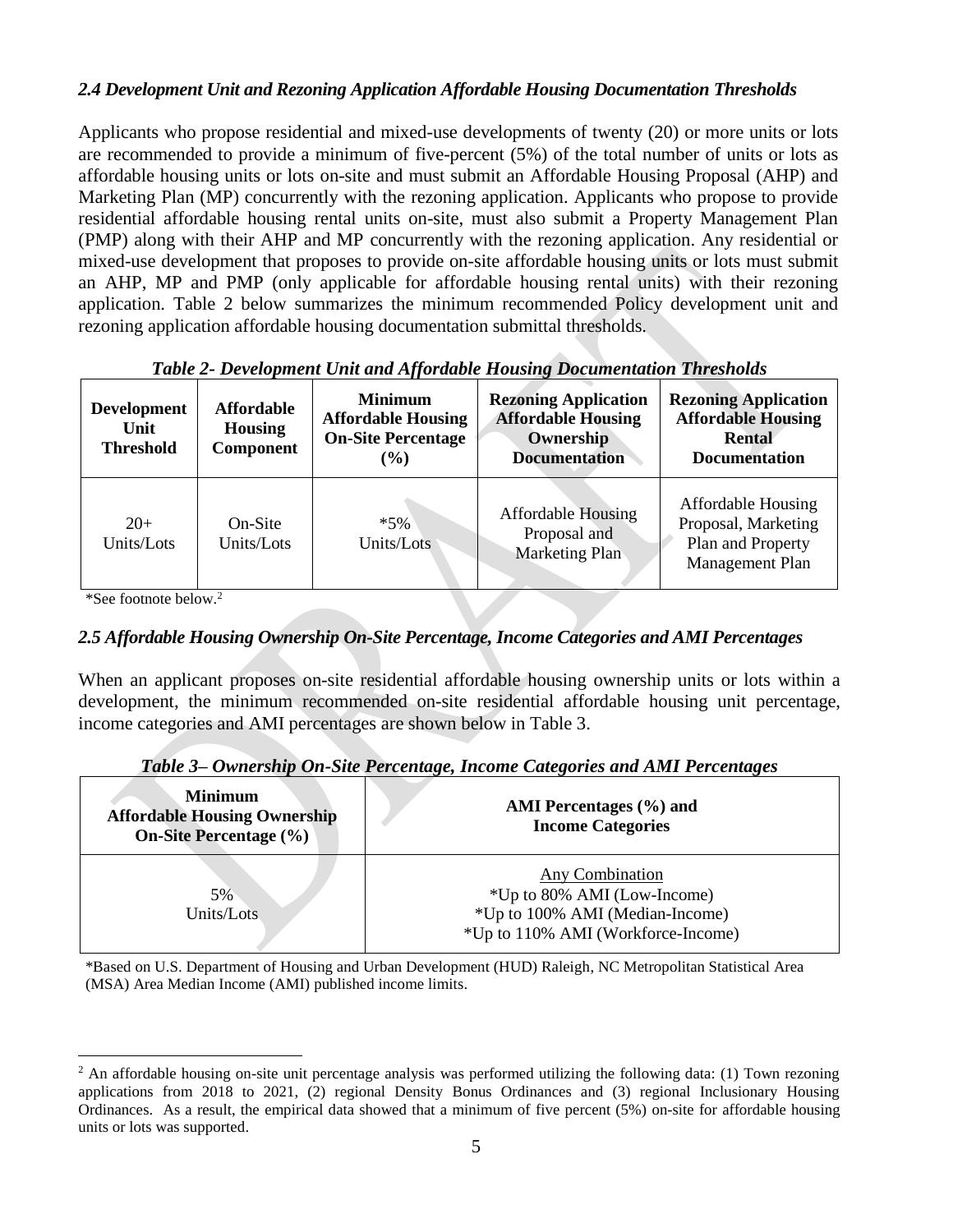# <span id="page-5-0"></span>*2.6 Affordable Housing Rental On-Site Percentage, Income Categories and AMI Percentages*

When an applicant proposes on-site residential affordable housing rental units within a development, the minimum recommended on-site residential affordable housing unit percentage, income categories and AMI percentages are shown below in Table 4.

<span id="page-5-3"></span>

| <b>Minimum</b><br><b>Affordable Housing Rental</b><br><b>On-Site Percentage</b> | AMI Percentages (%) and<br><b>Income Categories</b>                                                                                |
|---------------------------------------------------------------------------------|------------------------------------------------------------------------------------------------------------------------------------|
| 5%<br>Units                                                                     | <b>Any Combination</b><br>*Up to 30% AMI (Extremely Low-Income)<br>*Up to 50% AMI (Very Low-Income)<br>*Up to 70% AMI (Low-Income) |

*Table 4–Rental On-Site Percentage, Income Categories and AMI Percentages*

\*Based on U.S. Department of Housing and Urban Development (HUD) Raleigh, NC Metropolitan Statistical Area (MSA) Area Median Income (AMI) published income limits.

# <span id="page-5-1"></span>*2.7 Affordable Housing Ownership and Rental On-Site Percentages, Income Categories and AMI Percentages*

When an applicant proposes a combination of on-site residential affordable housing ownership units or lots and rental housing units within a development, the minimum recommended residential affordable housing on-site unit or lot percentages, income categories and AMI percentages are shown below in Table 5.

<span id="page-5-4"></span>

| Table 5- Ownership and Rental On-Site Percentages, Income Categories and AMI Percentages |
|------------------------------------------------------------------------------------------|
|------------------------------------------------------------------------------------------|

| <b>Minimum</b><br><b>Affordable Housing</b><br><b>On-Site Percentage (%)</b> |                                    | AMI Percentages (%) and<br><b>Income Categories</b>                                                                            |  |  |
|------------------------------------------------------------------------------|------------------------------------|--------------------------------------------------------------------------------------------------------------------------------|--|--|
|                                                                              | 2.5%<br>$(Ownership - Units/Lots)$ | <b>Any Combination</b><br>*Up to 80% AMI (Low-Income)<br>*Up to 100% AMI (Median-Income)<br>*Up to 110% AMI (Workforce-Income) |  |  |
|                                                                              | 2.5%<br>(Rental – Units)           | Any Combination<br>*Up to 30% AMI (Extremely Low-Income)<br>*Up to 50% AMI (Very Low-Income)<br>*Up to 70% AMI (Low-Income)    |  |  |

\*Based on U.S. Department of Housing and Urban Development (HUD) Raleigh, NC Metropolitan Statistical Area (MSA) Area Median Income (AMI) published income limits.

# <span id="page-5-2"></span>*2.8 Ownership Development Example*

Table 6 below illustrates an example of the minimum recommended on-site residential affordable housing ownership unit or lot percentage, number of residential affordable housing ownership units or lots, income categories and AMI percentages based on various sizes of ownership development.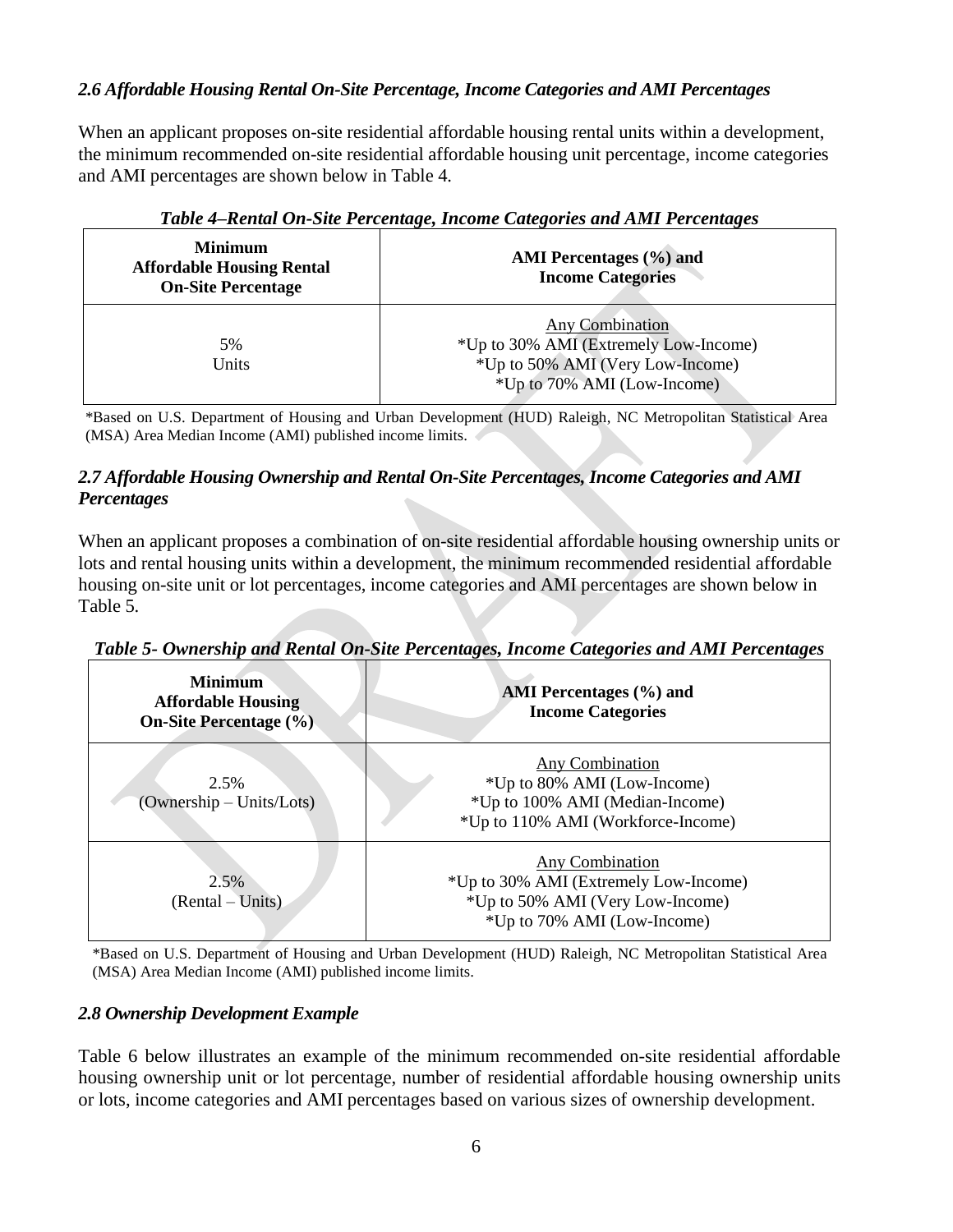<span id="page-6-1"></span>

| raone o chinersing Derengment Brandpie                               |                                                                                              |                                                                      |                                                                                       |                                                                                                                                        |
|----------------------------------------------------------------------|----------------------------------------------------------------------------------------------|----------------------------------------------------------------------|---------------------------------------------------------------------------------------|----------------------------------------------------------------------------------------------------------------------------------------|
| <b>Total</b><br><b>Development</b><br>Ownership<br><b>Units/Lots</b> | <b>Minimum</b><br><b>Affordable</b><br><b>Housing</b><br><b>On-Site</b><br>Percentage<br>(%) | <b>Total</b><br><b>Market-Rate</b><br>Ownership<br><b>Units/Lots</b> | <b>Total</b><br><b>Affordable</b><br><b>Housing</b><br>Ownership<br><b>Units/Lots</b> | AMI Percentages (%) and<br><b>Income Categories</b>                                                                                    |
| 150                                                                  | 5%                                                                                           | 142                                                                  | $*8$                                                                                  | Any Combination<br>***Up to 80% AMI (Low-Income)<br>*** Up to 100% AMI (Median-Income)<br>*** Up to 110% AMI (Workforce-Income)        |
| 100                                                                  | 5%                                                                                           | 95                                                                   | 5                                                                                     | <b>Any Combination</b><br>***Up to 80% AMI (Low-Income)<br>*** Up to 100% AMI (Median-Income)<br>*** Up to 110% AMI (Workforce-Income) |
| 50                                                                   | 5%                                                                                           | 47                                                                   | $***3$                                                                                | Any Combination<br>*** Up to 80% AMI (Low-Income)<br>*** Up to 100% AMI (Median-Income)<br>*** Up to 110% AMI (Workforce-Income)       |

*Table 6- Ownership Development Example*

\*7.5 units, rounded up to 8 units

\*\*2.5 units, rounded up to 3 units

\*\*\*Based on U.S. Department of Housing and Urban Development (HUD) Raleigh, NC Metropolitan Statistical Area (MSA) Area Median Income (AMI) published income limits.

# <span id="page-6-0"></span>*2.9 Rental Development Example*

Table 7 below illustrates an example of the minimum recommended on-site residential affordable housing rental unit percentage, number of residential affordable housing rental units, income categories and AMI percentages based on various sizes of rental development.

<span id="page-6-2"></span>

| <b>Total</b><br>Development<br><b>Rental Units</b> | <b>Minimum</b><br><b>Affordable</b><br><b>Housing</b><br><b>On-Site</b><br><b>Percentage</b><br>$($ %) | <b>Total</b><br><b>Market-Rate</b><br><b>Rental Units</b> | <b>Total</b><br><b>Affordable</b><br><b>Housing</b><br><b>Rental Units</b> | AMI Percentages (%) and<br><b>Income Categories</b>                                                                                        |
|----------------------------------------------------|--------------------------------------------------------------------------------------------------------|-----------------------------------------------------------|----------------------------------------------------------------------------|--------------------------------------------------------------------------------------------------------------------------------------------|
| 150                                                | 5%                                                                                                     | 142                                                       | $*8$                                                                       | <b>Any Combination</b><br>***Up to 30% AMI (Extremely Low-Income)<br>***Up to 50% AMI (Very Low-Income)<br>***Up to 70% AMI (Low-Income)   |
| 100                                                | 5%                                                                                                     | 95                                                        | 5                                                                          | <b>Any Combination</b><br>*** Up to 30% AMI (Extremely Low-Income)<br>*** Up to 50% AMI (Very Low-Income)<br>***Up to 70% AMI (Low-Income) |

*Table 7- Rental Development Example*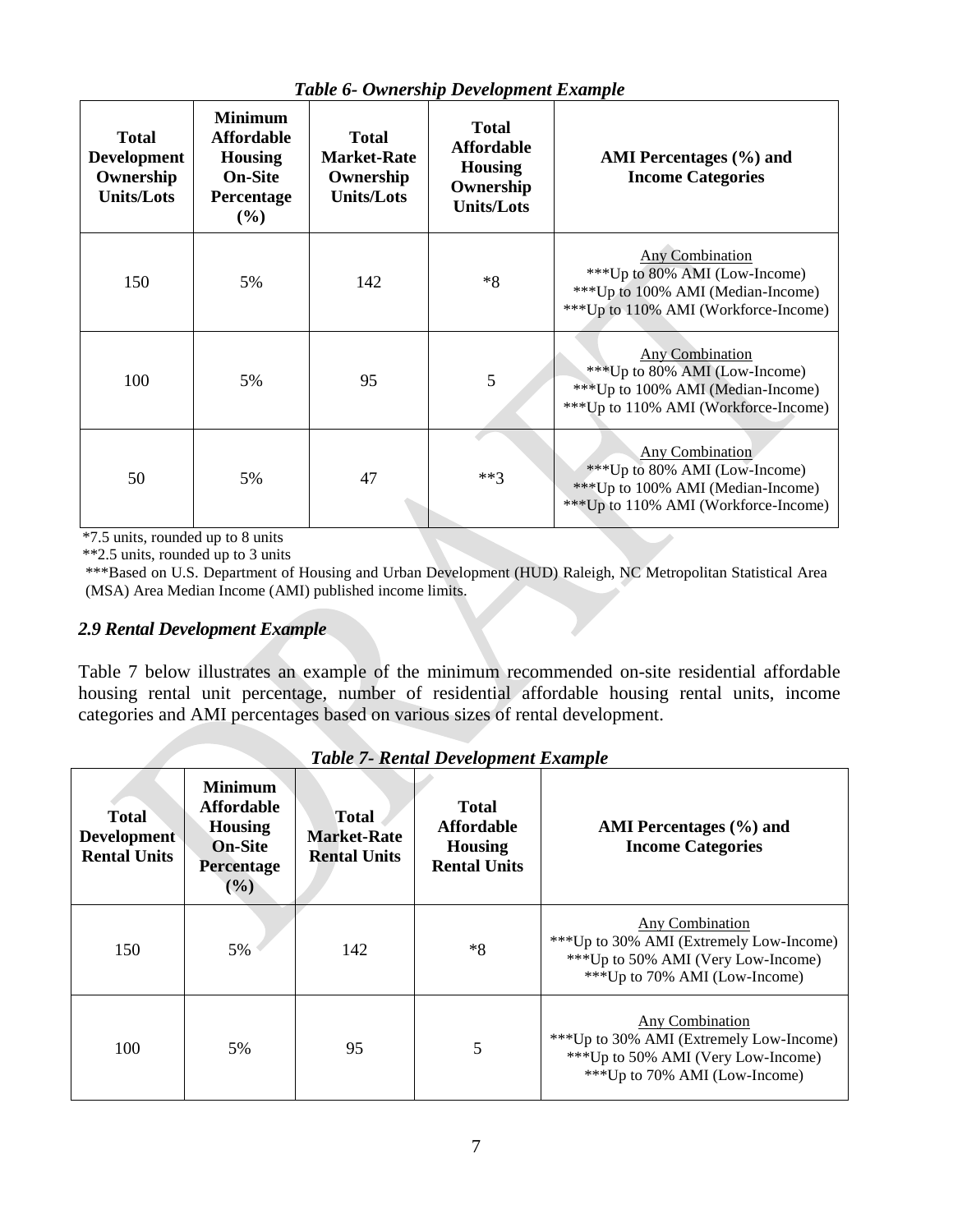| 50 | 5% | 47 | $***3$ | Any Combination<br>***Up to 30% AMI (Extremely Low-Income)<br>***Up to 50% AMI (Very Low-Income)<br>***Up to 70% AMI (Low-Income) |
|----|----|----|--------|-----------------------------------------------------------------------------------------------------------------------------------|
|----|----|----|--------|-----------------------------------------------------------------------------------------------------------------------------------|

\*7.5 units, rounded up to 8 units

\*\*2.5 units, rounded up to 3 units

\*\*\*Based on U.S. Department of Housing and Urban Development (HUD) Raleigh, NC Metropolitan Statistical Area (MSA) Area Median Income (AMI) published income limits.

#### <span id="page-7-0"></span>*2.10 Ownership and Rental Development Example*

Table 8 below illustrates an example of the minimum recommended on-site residential affordable housing ownership and rental percentages, number of residential affordable housing ownership units or lots and rental housing units, income categories and AMI percentages based on various sizes of development that includes both residential affordable housing ownership units or lots and rental housing units.

<span id="page-7-1"></span>

| <b>Total</b><br><b>Development</b><br><b>Ownership/Rental</b><br><b>Units/Lots</b> | <b>Minimum</b><br><b>Affordable</b><br><b>Housing On-Site</b><br><b>Unit Percentage</b><br>(%) | <b>Total</b><br><b>Market-Rate</b><br><b>Ownership/Rental</b><br><b>Units/Lots</b> | <b>Total</b><br><b>Affordable</b><br><b>Ownership/Rental</b><br><b>Units/Lots</b> | <b>AMI</b> Percentages (%)<br>and<br><b>Income Categories</b>                                                                                                      |
|------------------------------------------------------------------------------------|------------------------------------------------------------------------------------------------|------------------------------------------------------------------------------------|-----------------------------------------------------------------------------------|--------------------------------------------------------------------------------------------------------------------------------------------------------------------|
| 150                                                                                | $2.5\%$ (O)<br>$2.5\%$ (R)                                                                     | 142                                                                                | $*4(0)$<br>$*4(R)$                                                                | <b>Any Combination</b><br>$***(O) - 80\%$ AMI<br>$***(O) - 100\%$ AMI<br>***(O) - 110% AMI<br>$***$ (R) - 30% AMI<br>$***$ (R) - 50% AMI<br>$***(R) - 70\%$ AMI    |
| 100                                                                                | $2.5\%$ (O)<br>$2.5\%$ (R)                                                                     | 94                                                                                 | $**3(0)$<br>**3 $(R)$                                                             | <b>Any Combination</b><br>$***(O) - 80\%$ AMI<br>$***(O) - 100\%$ AMI<br>$***(O) - 110\%$ AMI<br>$***(R) - 30\%$ AMI<br>$***$ (R) - 50% AMI<br>$***(R) - 70\%$ AMI |
| 50                                                                                 | $2.5\%$ (O)<br>$2.5\%$ (R)                                                                     | 48                                                                                 | 1(0)<br>1(R)                                                                      | <b>Any Combination</b><br>$***(O) - 80\%$ AMI<br>$***(O) - 100\%$ AMI<br>***(O) - 110% AMI<br>***(R) - 30% AMI<br>***(R) - 50% AMI<br>***(R) - 70% AMI             |

*Table 8- Ownership and Rental Development Example*

\*3.75 units, rounded up to 4 units

\*\*2.5 units, rounded up to 3 units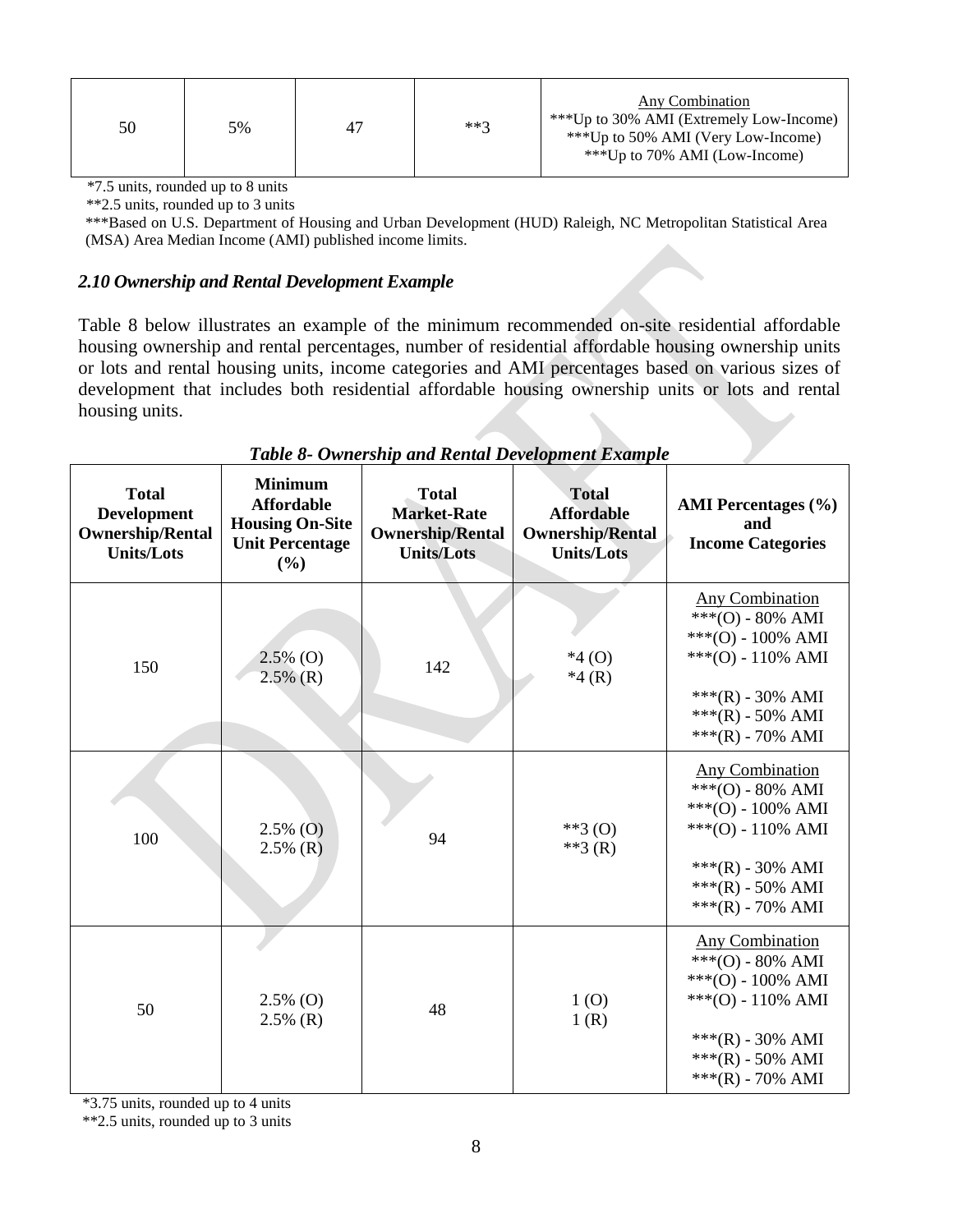\*\*\*Based on U.S. Department of Housing and Urban Development (HUD) Raleigh, NC Metropolitan Statistical Area (MSA) Area Median Income (AMI) published income limits. (O) = Affordable Ownership Units

 $(R)$  = Affordable Rental Units

# <span id="page-8-0"></span>*2.11 Affordable Housing Fractional Units*

When computations for the number of on-site residential affordable housing units or lots result in fractional units, the applicability shall be as shown in Table 9. After the fractional number of on-site residential affordable housing units or lots has been correctly calculated, the balance of development units or lots will be the residential market-rate units or lots as shown in the examples of Tables 6, 7 and 8.

<span id="page-8-2"></span>

| <b>Fraction</b> | <b>Applicability</b>                                               |
|-----------------|--------------------------------------------------------------------|
| $0.00 - 0.49$   | No Additional Affordable Housing Unit or Lot                       |
| $0.50 - 0.99$   | Round Up $\&$<br>Provide Additional Affordable Housing Unit or Lot |

# *Table 9- Affordable Housing Fractional Units*

# <span id="page-8-1"></span>*2.12 Affordable Housing Proposal, Marketing Plan and Property Management Plan Process*

# *Step 1: Pre-application Meeting*

This is the first step of the rezoning and PUD process, as the applicant will have an opportunity to meet with Town plan review staff and receive feedback regarding the proposed development. In addition, this will be an opportunity for Town plan review staff to inform the developer about the Town's minimum Policy recommendations including the AHP, MP and PMP. The PMP is only applicable for applicants proposing on-site residential affordable housing rental units.

# *Step 2: Housing Meeting*

The next step in the process would be for the applicant to meet with Town housing staff to go over the affordable housing criteria in more detail for the proposed development which includes the AHP, MP and PMP. This step will assist the applicant with the information needed for drafting and submitting the AHP, MP and PMP concurrently with the rezoning application for Town staff to review and comment.

# *Step 3: Affordable Housing Proposal, Marketing Plan and Property Management Plan Submittal*

At this next stage of the process, the applicant will submit an AHP, MP and PMP concurrently with the rezoning application describing how the applicant proposes to address the affordable housing component of the proposed development against the Town's minimum Policy recommendations. The AHP, MP and PMP should, at a minimum, identify the specific affordable housing criteria the applicant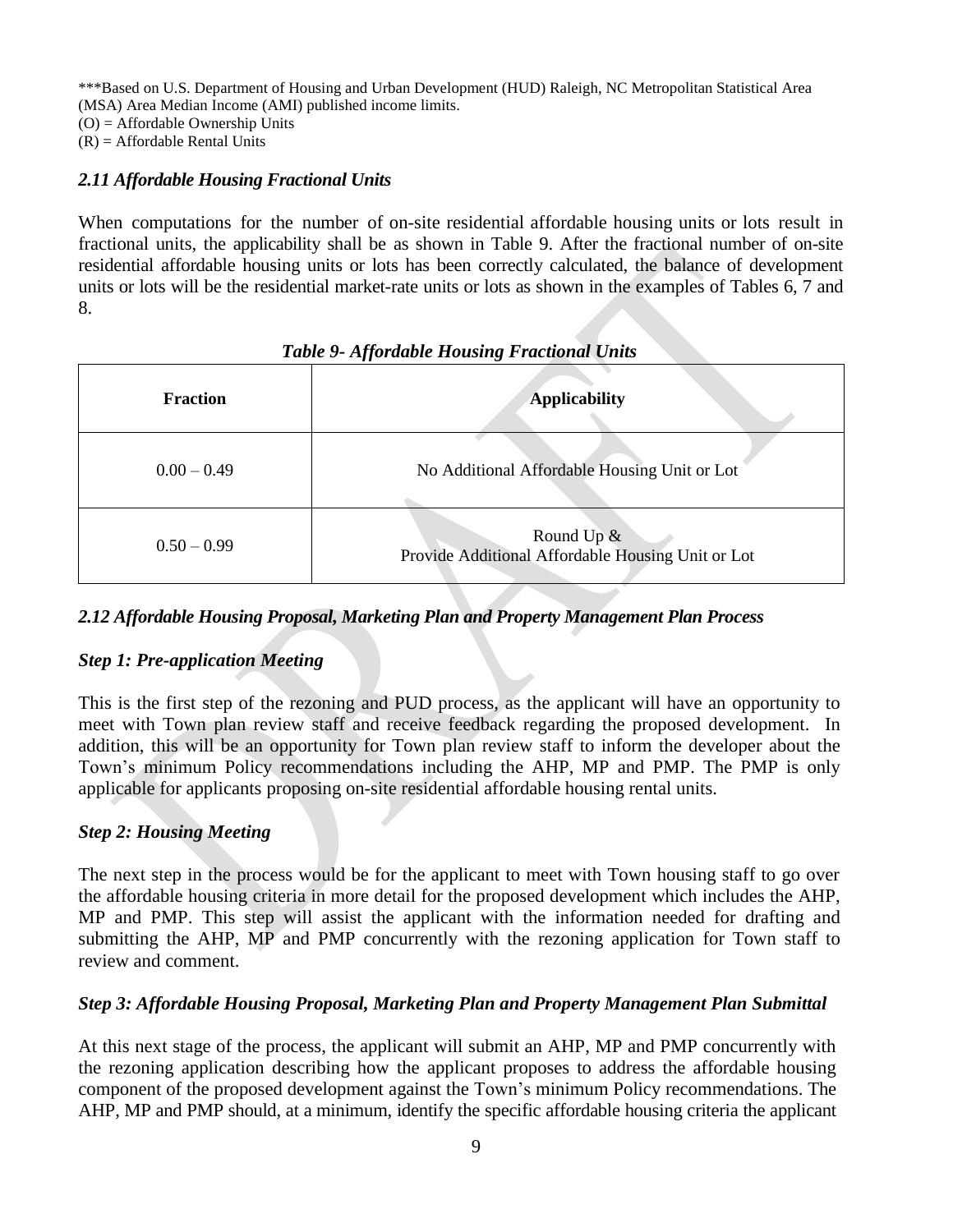is proposing for the development, such as:

- a. List of requested Policy incentives;
- b.Total number of development units or lots;
- c. Total number of market-rate units or lots;
- d. Total number and percentage of affordable housing units or lots;
- e. Market-rate and affordable unit sizes and lot sizes;
- f. Market-rate and affordable unit bedroom sizes;
- g. Affordable unit sales prices or lot pricing;
- h. Affordable unit rent prices;
- i. Affordable unit AMI percentage income categories;
- j. Market-rate and affordable unit type;
- k.Market-rate and affordable unit tenure type;
- l. Affordability term;
- m. Construction schedule and timeline for both market-rate and affordable units;
- n. Marketing strategy, applicant intake and selection process for affordable units;
- o. Property management standards for affordable units; and
- p. Financial pro-forma.

Town staff will then review the AHP, MP and PMP and provide comments to the applicant in order to revise the AHP, MP and PMP, if necessary. This process will continue until the applicant's AHP, MP and PMP has been finalized by Town staff.

#### *Step 4: Affordable Housing Zoning Condition*

Once the AHP, MP and PMP has been finalized, the applicant will have the necessary information needed to draft the affordable housing zoning condition for Town staff to review and comment. Town staff will then review the applicants proposed affordable housing zoning condition and work with the applicant to revise the condition, if necessary. This process will continue until the applicant's affordable housing zoning condition has been deemed satisfactory by Town staff. The next step is to take the rezoning application which will include the proposed affordable housing zoning condition before the Planning Board and Council for consideration.

# *Step 5: Affordable Housing Restrictive Covenant*

Once the rezoning application which includes the affordable housing zoning condition has been approved by the Council, the applicant and Town staff will work with the Town's Legal Department to execute and record a restrictive covenant to memorialize the affordable housing terms and conditions against the property or lots prior to Site Plan Final Plat or Master Subdivision Final Plat approval.

# <span id="page-9-0"></span>*2.13 Affordable Housing Unit Design Recommendations*

- A. Residential affordable housing units should be comparable to market-rate units in terms of unit type, number of bedrooms per unit, consistency in building materials, and overall quality of construction.
- B. Residential affordable housing lot sizes and number of bedrooms may be less than the market-rate housing units.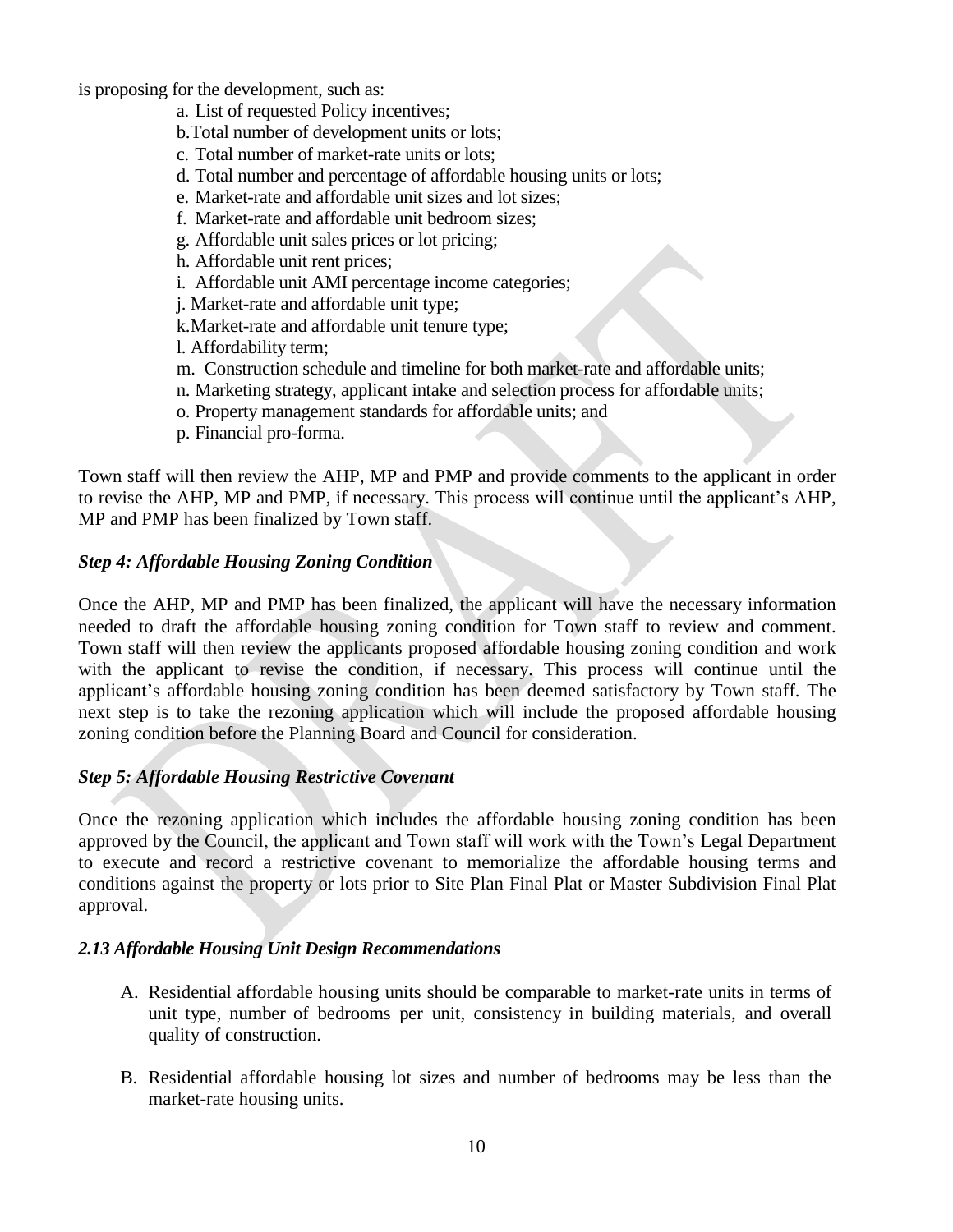C. Residential affordable housing units should be durable, of good quality and consistent with current building code standards for new construction housing.

#### <span id="page-10-0"></span>*2.14 Affordable Housing Ownership Income Limits, Ownership Housing Costs and Initial Sales Prices*

#### **Affordable Housing Ownership Units**

#### Affordable Housing Ownership Income Limits

"Affordable Housing Low-Income Ownership Income Limits" means those households whose annual income, does not exceed eighty-percent (80%) of the Area Median Income (AMI), adjusted for family size, applicable to the Raleigh, NC Metropolitan Statistical Area (MSA) as published by the U.S. Department of Housing and Urban Development (HUD).

"Affordable Housing Median-Income Ownership Income Limits" means those households whose annual income, does not exceed one-hundred percent (100%) of the Area Median Income (AMI), adjusted for family size, applicable to the Raleigh, NC Metropolitan Statistical Area (MSA) as published by the U.S. Department of Housing and Urban Development (HUD).

"Affordable Housing Workforce-Income Ownership Income Limits" means those households whose annual income, does not exceed one-hundred and ten-percent (110%) of the Area Median Income (AMI), adjusted for family size, applicable to the Raleigh, NC Metropolitan Statistical Area (MSA) as published by the U.S. Department of Housing and Urban Development (HUD).

#### Affordable Housing

"Affordable Housing" means housing on which the occupant is paying no more than thirty-percent (30%) of gross monthly household income for housing costs, including utilities.

# Affordable Housing Ownership Housing Costs

Affordable housing as defined above provides a baseline definition on how much a household can spend as a percentage of their gross household income for housing. However, affordable housing has several distinct affordable income categories and AMI percentages based on industry standards and best practices. Thus, a more specific calculation is utilized to define affordable housing ownership housing costs for low-income, median-income and workforce-income households as described below.

"Affordable Housing Low-Income Ownership Housing Costs" means a reasonable down payment and an average monthly housing cost during the first calendar year of occupancy, including utilities, mortgage loan principal and interest, mortgage insurance, property taxes and property assessments, homeowner's insurance, homeowner's association dues, if any, and all other dues and fees assessed as a condition of property ownership, which does not exceed thirty-percent (30%) of eighty-percent (80%) of the Area Median Income (AMI), adjusted for family size, applicable to the Raleigh, NC Metropolitan Statistical Area (MSA) as published by the U.S. Department of Housing and Urban Development (HUD). Area Median Income (AMI) shall be adjusted for assumed household size based on unit size as follows: one person in a studio unit, two persons in a one-bedroom unit, three persons in a two-bedroom unit, four persons in a three-bedroom unit, five persons in a four-bedroom unit and six persons in a five-bedroom unit.

"Affordable Housing Median-income Ownership Housing Costs" means a reasonable down payment and an average monthly housing cost during the first calendar year of occupancy, including utilities, mortgage loan principal and interest, mortgage insurance, property taxes and property assessments,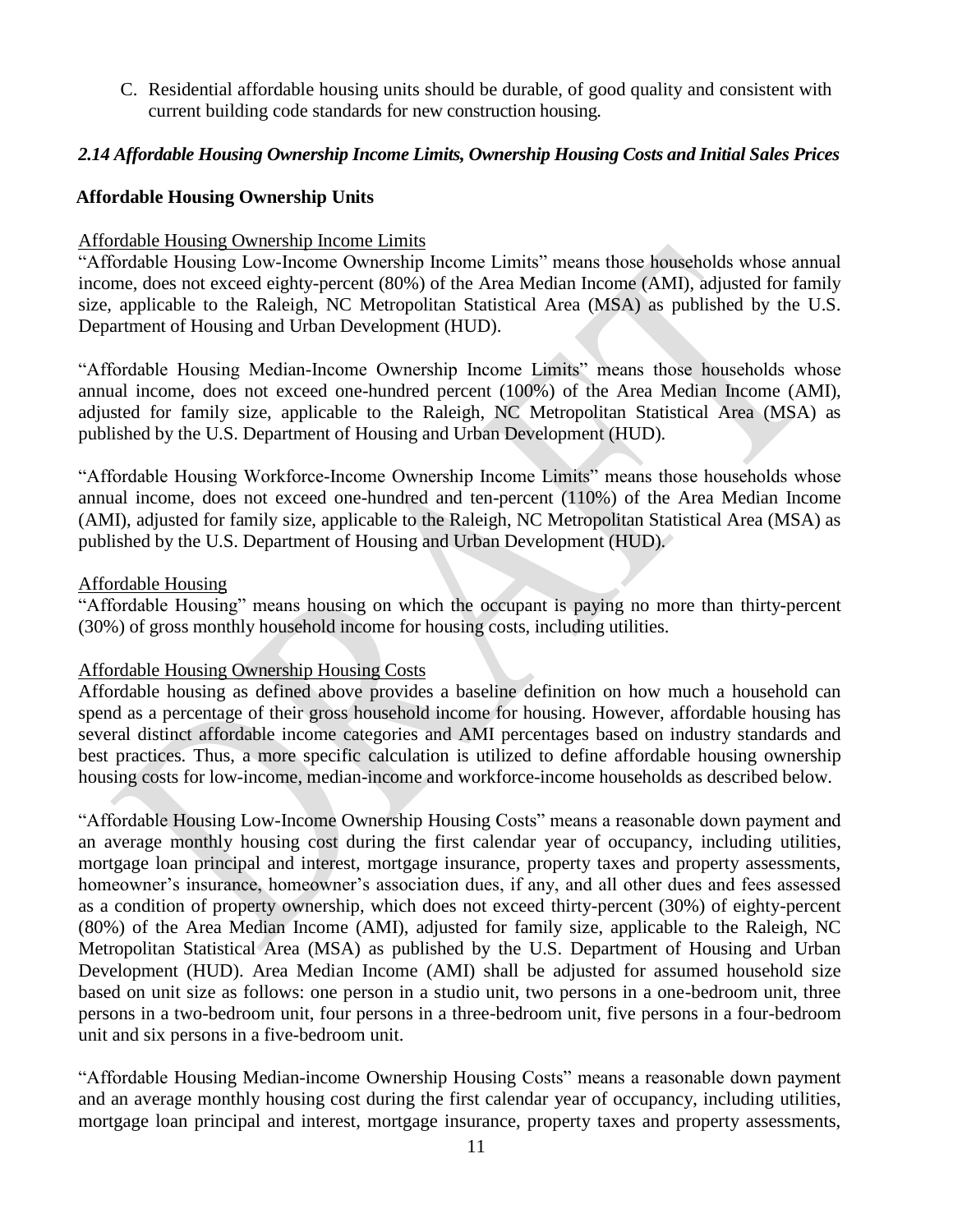homeowner's insurance, homeowner's association dues, if any, and all other dues and fees assessed as a condition of property ownership, which does not exceed thirty-percent (30%) of one-hundred percent (100%) of the Area Median Income (AMI), adjusted for family size, applicable to the Raleigh, NC Metropolitan Statistical Area (MSA) as published by the U.S. Department of Housing and Urban Development (HUD). Area Median Income (AMI) shall be adjusted for assumed household size based on unit size as follows: one person in a studio unit, two persons in a one-bedroom unit, three persons in a two-bedroom unit, four persons in a three-bedroom unit, five persons in a four-bedroom unit and six persons in a five-bedroom unit.

"Affordable Housing Workforce-income Ownership Housing Costs" means a reasonable down payment and an average monthly housing cost during the first calendar year of occupancy, including utilities, mortgage loan principal and interest, mortgage insurance, property taxes and property assessments, homeowner's insurance, homeowner's association dues, if any, and all other dues and fees assessed as a condition of property ownership, which does not exceed thirty-percent (30%) of one-hundred and ten-percent (110%) of the Area Median Income (AMI), adjusted for family size, applicable to the Raleigh, NC Metropolitan Statistical Area (MSA) as published by the U.S. Department of Housing and Urban Development (HUD). Area Median Income (AMI) shall be adjusted for assumed household size based on unit size as follows: one person in a studio unit, two persons in a one-bedroom unit, three persons in a two-bedroom unit, four persons in a three-bedroom unit, five persons in a four-bedroom unit and six persons in a five-bedroom unit.

#### Area Median Income

"Area Median Income" means the annual median family income for the Raleigh, NC Metropolitan Statistical Area (MSA), adjusted for family size, as defined and published by the U.S. Department of Housing and Urban Development (HUD).

# Maximum Affordable Housing Ownership Housing Costs

The following steps below outline how the maximum affordable housing ownership housing costs are calculated.

- a. Determine the annual AMI, based on the most recently published HUD Raleigh, NC MSA income limits, for a household size that is one person more than the number of bedrooms in the affordable housing ownership unit;
- b. Obtain the maximum annual affordable housing ownership housing costs by multiplying the following:
	- Thirty-percent (30%) times eighty-percent (80%) of AMI for low-income for a household size that is one person more than the number of bedrooms in the affordable housing low-income ownership unit, or
	- Thirty-percent (30%) times one-hundred percent (100%) of AMI for median-income for a household size that is one person more than the number of bedrooms in the affordable housing low-income ownership unit, or
	- Thirty-percent (30%) times one-hundred and ten-percent (110%) of AMI for workforceincome for a household size that is one person more than the number of bedrooms in the affordable housing low-income ownership unit.
- c. Obtain the maximum monthly affordable housing ownership housing costs by dividing the maximum annual affordable housing ownership housing costs by twelve (12).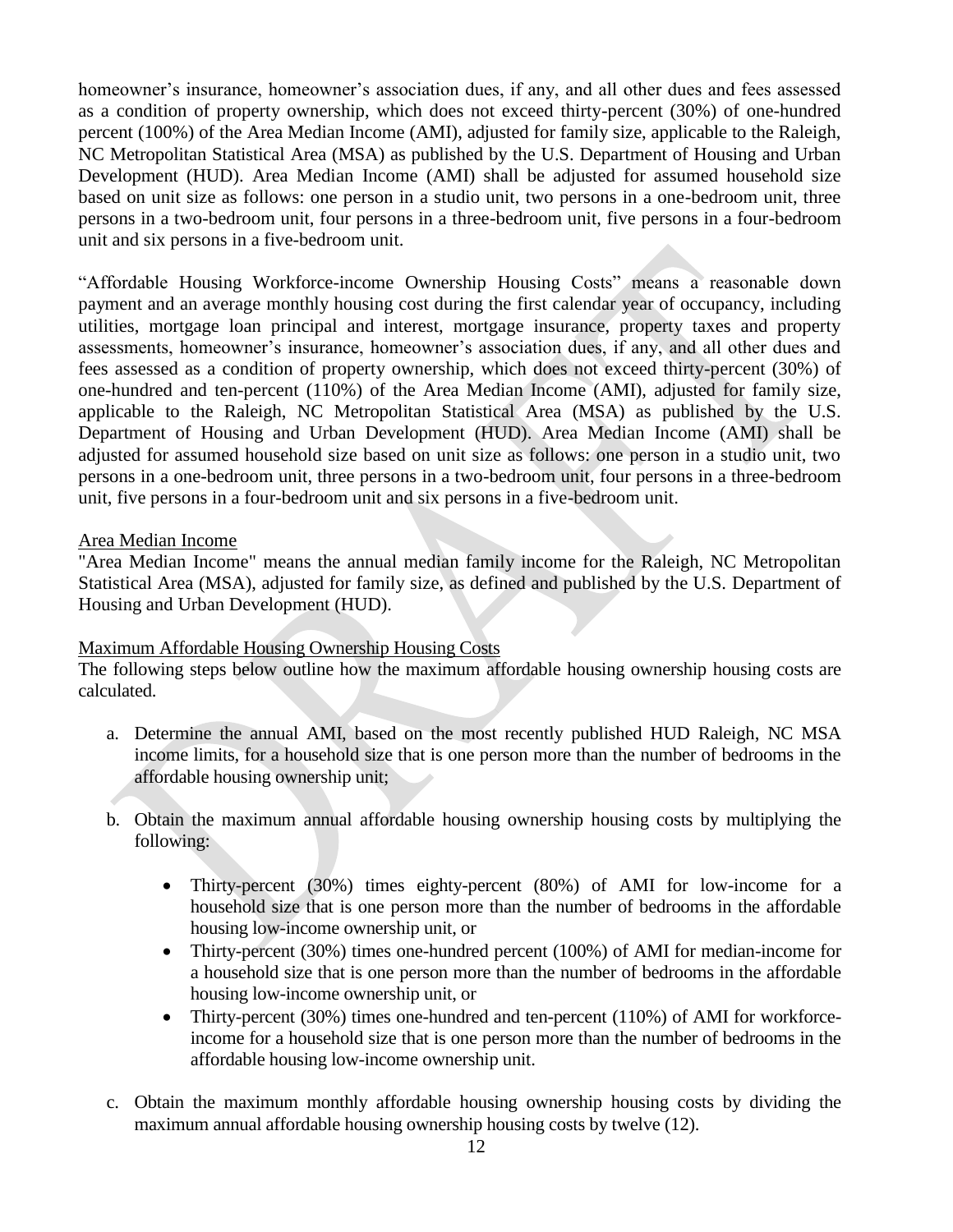<span id="page-12-0"></span>Table 10 below provides an example of how to calculate the maximum affordable housing ownership housing costs for low-income, median-income and workforce-income.

| AMI $%$                  | Unit<br><b>Bedroom</b><br><b>Size</b> | <b>Assumed</b><br>Household<br><b>Size</b> | <b>Annual AMI</b><br><b>Income Limit</b><br>per<br>Household<br><b>Size</b> | <b>Calculation</b>                                                                         | <b>Maximum</b><br><b>Monthly</b><br><b>Affordable</b><br><b>Housing Costs</b> |
|--------------------------|---------------------------------------|--------------------------------------------|-----------------------------------------------------------------------------|--------------------------------------------------------------------------------------------|-------------------------------------------------------------------------------|
| 80%<br>Low-Income        | 3                                     | $\overline{4}$                             | \$95,700                                                                    | $0.3 \times 0.8 \times $95,700$<br>$=$ \$22,938/yr.<br>divided by $12 =$<br>$$1,914/mol$ . | \$1,914                                                                       |
| 100%<br>Median-Income    | 3                                     | $\overline{4}$                             | \$95,700                                                                    | $0.3 \times 1.0 \times $95,700$<br>$=$ \$28,710/yr.<br>divided by $12 =$<br>\$2,393/mo.    | \$2,393                                                                       |
| 110%<br>Workforce-Income | 3                                     | $\overline{4}$                             | \$95,700                                                                    | $0.3 \times 1.10 \times $95,700$<br>$= $31,581/yr.$<br>divided by $12 =$<br>\$2,632/m0.    | \$2,632                                                                       |

*Table 10- Maximum Affordable Housing Ownership Housing Costs*

# Affordable Housing Ownership Initial Sales Price

The affordable housing ownership initial sales price will be based off of the household's maximum affordable housing ownership housing costs as described above. In order to determine the maximum affordable housing ownership initial sales prices, certain housing costs assumptions must be considered. The following affordable housing ownership housing costs are assumed when calculating the maximum affordable housing ownership initial sales price.

Affordable Housing Ownership Initial Sales Price Assumptions

- a. Five-percent (5.0%) down payment of the affordable housing ownership initial sales price;
- b. First mortgage loan amount will be calculated at a ninety-five percent (95.0%) loan-to-value (LTV) ratio of the affordable housing ownership initial sales price;
- a. Thirty (30) year fully amortized principal and interest (P&I) fixed-rate primary home mortgage interest rate will be based off a half percent (0.5%) higher interest rate than Fannie Mae's most recently published single family thirty (30) year fixed rate, sixty (60) day rate lock;
- c. Mortgage insurance at a half percent (0.50%) of first mortgage loan amount;
- d. Property taxes at one-percent (1.0%) of the affordable housing ownership initial sales price;
- e. Homeowner's insurance at a quarter percent (0.25%) of the affordable housing ownership initial sales price;
- f. Utilities (i.e. water, sewer, garbage, gas and electricity) at one-hundred and fifty dollars (\$150) per month;
- g. Homeowner's Association (HOA) fees (if applicable); and
- h. Other property assessments (if applicable).

Exhibit A – Affordable Housing Ownership Initial Sales Prices also provides additional details on how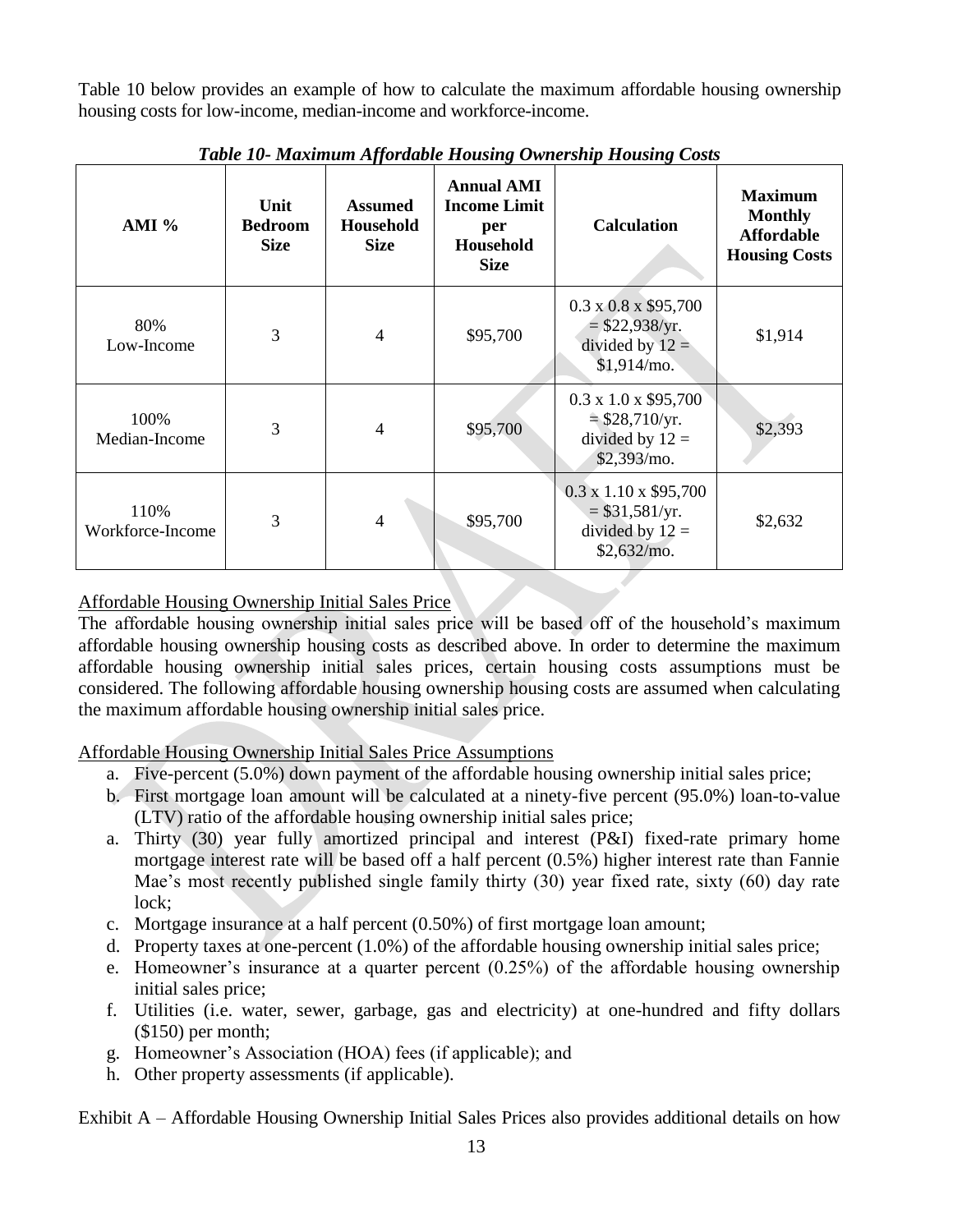affordable housing ownership sales prices are calculated.

The total monthly affordable housing ownership initial sales price housing costs cannot exceed the maximum monthly affordable housing ownership housing costs as described above. The Town does not provide residential mortgage financing to prospective affordable housing purchasers to buy a residential affordable housing low-income ownership unit and defers the specifics of the financing structure and requirements to a North Carolina licensed residential lending institution.

An applicant may include residential affordable housing ownership units or lots (i.e. selling or donating lots, construction partnerships, etc.) through other state, federal, or local affordable housing programs such as Habitat for Humanity, community land trust, or other construction partnerships. When residential affordable housing ownership units are proposed to be developed through other state, federal, or local affordable housing programs or other construction partnerships, the Town will work with all entities involved on the specific regulatory requirements of those programs or partnerships for the residential affordable housing ownership units within the development. If an applicant is proposing to satisfy the minimum Policy recommendation of five percent (5%) on-site for residential affordable housing ownership units through other affordable housing programs or construction partnerships, rather than constructing the units itself, a formal written agreement must be in place between the entities involved, prior to Site Plan Final Plat or Master Subdivision Final Plat approval. The specifics of the proposal should also be included in the applicant's AHP and MP as part of the rezoning application process.

# <span id="page-13-0"></span>*2.15 Affordable Housing Ownership Initial Sales Price Credit*

If an applicant is proposing to construct the affordable housing ownership units itself, rather than selling or donating the lots to another entity (i.e. Habitat for Humanity, community land trust, etc.), in order for the applicant to receive credit toward the minimum Policy recommendation of five percent (5%) on-site for residential affordable housing ownership units within a development, the affordable housing ownership initial sales price (includes unit and lot price) must be at least ten percent (10%) below the market-rate initial sales price/appraised value (includes unit and lot price) for the specific residential affordable housing ownership unit based on bedroom size and affordable AMI percentage category (up to 80% AMI – Low-Income, up to 100% AMI – Median-Income and up to 110% AMI – Workforce-Income). Table 11 below shows examples of different scenarios of when an applicant will or will not receive credit toward the minimum Policy recommendation of five percent (5%) on-site for residential affordable housing ownership units.

<span id="page-13-1"></span>

| <b>Bedroom</b><br><b>Size</b> | AMI $%$      | Market-<br><b>Rate Initial</b><br><b>Sales Price</b><br>(Unit $&$ Lot) | <b>Affordable</b><br><b>Housing</b><br><b>Initial Sales</b><br><b>Price</b><br>(Unit $&$ Lot) | <b>Affordable</b><br><b>Housing Initial</b><br><b>Sales Price</b><br>Percentage $(\% )$<br><b>Below Market-</b><br><b>Rate Initial Sales</b><br><b>Price</b><br>(Min. $10\%$ ) | <b>Affordable</b><br><b>Housing</b><br><b>Unit Credit</b> |
|-------------------------------|--------------|------------------------------------------------------------------------|-----------------------------------------------------------------------------------------------|--------------------------------------------------------------------------------------------------------------------------------------------------------------------------------|-----------------------------------------------------------|
| 2                             | $80\%$ - Low | \$300,000                                                              | \$270,000                                                                                     | 10%                                                                                                                                                                            | <b>Yes</b>                                                |

# *Table 11– Affordable Housing Ownership Unit Credit*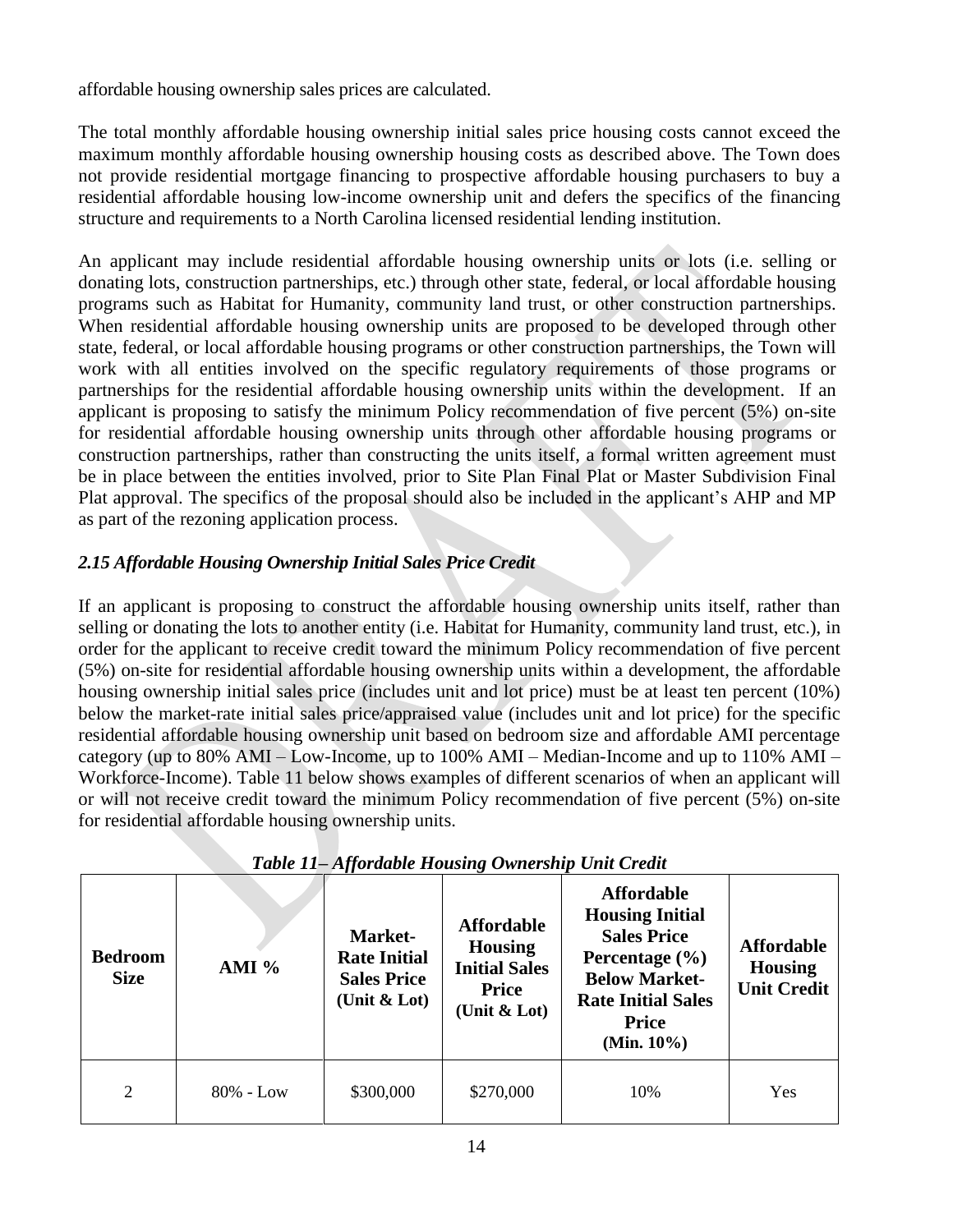| 3              | $80\%$ - Low     | \$325,000 | \$308,750 | 5%  | N <sub>o</sub> |
|----------------|------------------|-----------|-----------|-----|----------------|
| 3              | 100% - Median    | \$350,000 | \$308,000 | 12% | Yes            |
| $\overline{4}$ | $100\%$ - Median | \$375,000 | \$345,000 | 8%  | No             |
| 3              | 110% - Workforce | \$400,000 | \$356,000 | 11% | Yes            |
| $\overline{4}$ | 110% - Workforce | \$425,000 | \$386,750 | 9%  | No             |

# <span id="page-14-0"></span>*2.16 Affordable Housing Income Limits, Rent Limits and Rent Costs for Rental Units*

#### **Affordable Housing Rental Units**

#### Affordable Housing Rent Income Limits

"Affordable Housing Extremely Low-Income Rent Income Limit" means those households whose annual income, does not exceed thirty-percent (30%) of the Area Median Income (AMI), adjusted for family size, applicable to the Raleigh, NC Metropolitan Statistical Area (MSA) as published by the U.S. Department of Housing and Urban Development (HUD).

"Affordable Housing Very Low-Income Rent Income Limit" means those households whose annual income, does not exceed fifty-percent (50%) of the Area Median Income (AMI), adjusted for family size, applicable to the Raleigh, NC Metropolitan Statistical Area (MSA) as published by the U.S. Department of Housing and Urban Development (HUD).

"Affordable Housing Low-Income Rent Income Limit" means those households whose annual income, does not exceed seventy-percent (70%) of the Area Median Income (AMI), adjusted for family size, applicable to the Raleigh, NC Metropolitan Statistical Area (MSA) as published by the U.S. Department of Housing and Urban Development (HUD).

#### Affordable Housing

"Affordable Housing" means housing on which the occupant is paying no more than thirty-percent (30%) of gross monthly household income for housing costs, including utilities.

#### Affordable Housing Rent Housing Costs

Affordable housing as defined above provides a baseline definition on how much a household can spend as a percentage of their gross household income for housing. However, affordable housing has several distinct affordable income categories and AMI percentages based on industry standards and best practices. Thus, a more specific calculation is utilized to define affordable housing rent housing costs for extremely low-income, very low-income and low-income households as descried below.

"Affordable Housing Extremely Low-Income Rent Housing Costs" means a monthly rent, including utilities in the form of a utility allowance which does not exceed thirty-percent (30%) of thirtypercent (30%) of the Area Median Income (AMI), adjusted for family size, applicable to the Raleigh,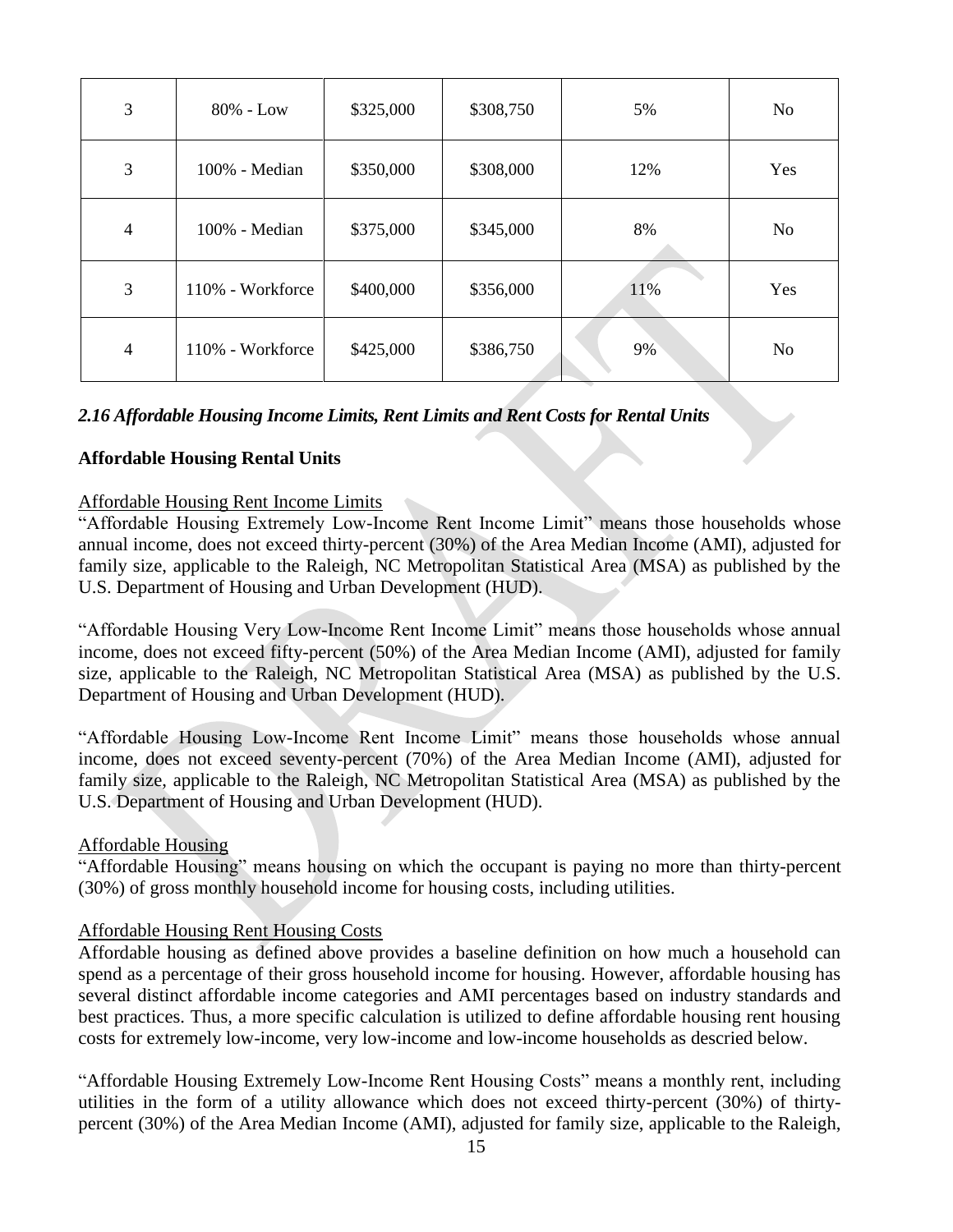NC Metropolitan Statistical Area (MSA) as published by the U.S. Department of Housing and Urban Development (HUD). Area Median Income (AMI) shall be adjusted for assumed household size based on unit size as follows: one person in a studio unit, two persons in a one-bedroom unit, three persons in a two-bedroom unit, four persons in a three-bedroom unit, five persons in a four-bedroom unit and six persons in a five-bedroom unit.

"Affordable Housing Very Low-Income Rent Housing Costs" means a monthly rent, including utilities in the form of a utility allowance which does not exceed thirty-percent (30%) of fifty-percent (50%) of the Area Median Income (AMI), adjusted for family size, applicable to the Raleigh, NC Metropolitan Statistical Area (MSA) as published by the U.S. Department of Housing and Urban Development (HUD). Area Median Income (AMI) shall be adjusted for assumed household size based on unit size as follows: one person in a studio unit, two persons in a one-bedroom unit, three persons in a two-bedroom unit, four persons in a three-bedroom unit, five persons in a four-bedroom unit and six persons in a five-bedroom unit.

"Affordable Housing Low-Income Rent Housing Costs" means a monthly rent, including utilities in the form of a utility allowance which does not exceed thirty-percent (30%) of seventy-percent (70%) of the Area Median Income (AMI), adjusted for family size, applicable to the Raleigh, NC Metropolitan Statistical Area (MSA) as published by the U.S. Department of Housing and Urban Development (HUD). Area Median Income (AMI) shall be adjusted for assumed household size based on unit size as follows: one person in a studio unit, two persons in a one-bedroom unit, three persons in a two-bedroom unit, four persons in a three-bedroom unit, five persons in a four-bedroom unit and six persons in a five-bedroom unit.

#### Affordable Housing Rent Limits

"Affordable Housing Extremely Low-Income Rent Limit" means the affordable housing rent limits as published by the North Carolina Housing Finance Agency (NCHFA) Low-Income Housing Tax Credit (LIHTC) Multifamily Tax Subsidy Program (MTSP) for Raleigh, NC Metropolitan Statistical Area (MSA) which includes Wake County not to exceed thirty-percent (30%) Area Median Income (AMI) category based on unit size.

"Affordable Housing Very Low-Income Rent Limit" means the affordable housing rent limits as published by the North Carolina Housing Finance Agency (NCHFA) Low-Income Housing Tax Credit (LIHTC) Multifamily Tax Subsidy Program (MTSP) for Raleigh, NC Metropolitan Statistical Area (MSA) which includes Wake County not to exceed fifty-percent (50%) Area Median Income (AMI) category based on unit size.

"Affordable Housing Very Low-Income Rent Limit" means the affordable housing rent limits as published by the North Carolina Housing Finance Agency (NCHFA) Low-Income Housing Tax Credit (LIHTC) Multifamily Tax Subsidy Program (MTSP) for Raleigh, NC Metropolitan Statistical Area (MSA) which includes Wake County not to exceed seventy-percent (70%) Area Median Income (AMI) category based on unit size.

"Utility Allowance" means utility allowances and utility allowance schedule as published by the U.S. Department of Housing and Urban Development (HUD) and Wake County Housing Authority.

Utility allowances (if applicable) shall be deducted from the maximum monthly affordable rents for those utilities paid by the tenant(s).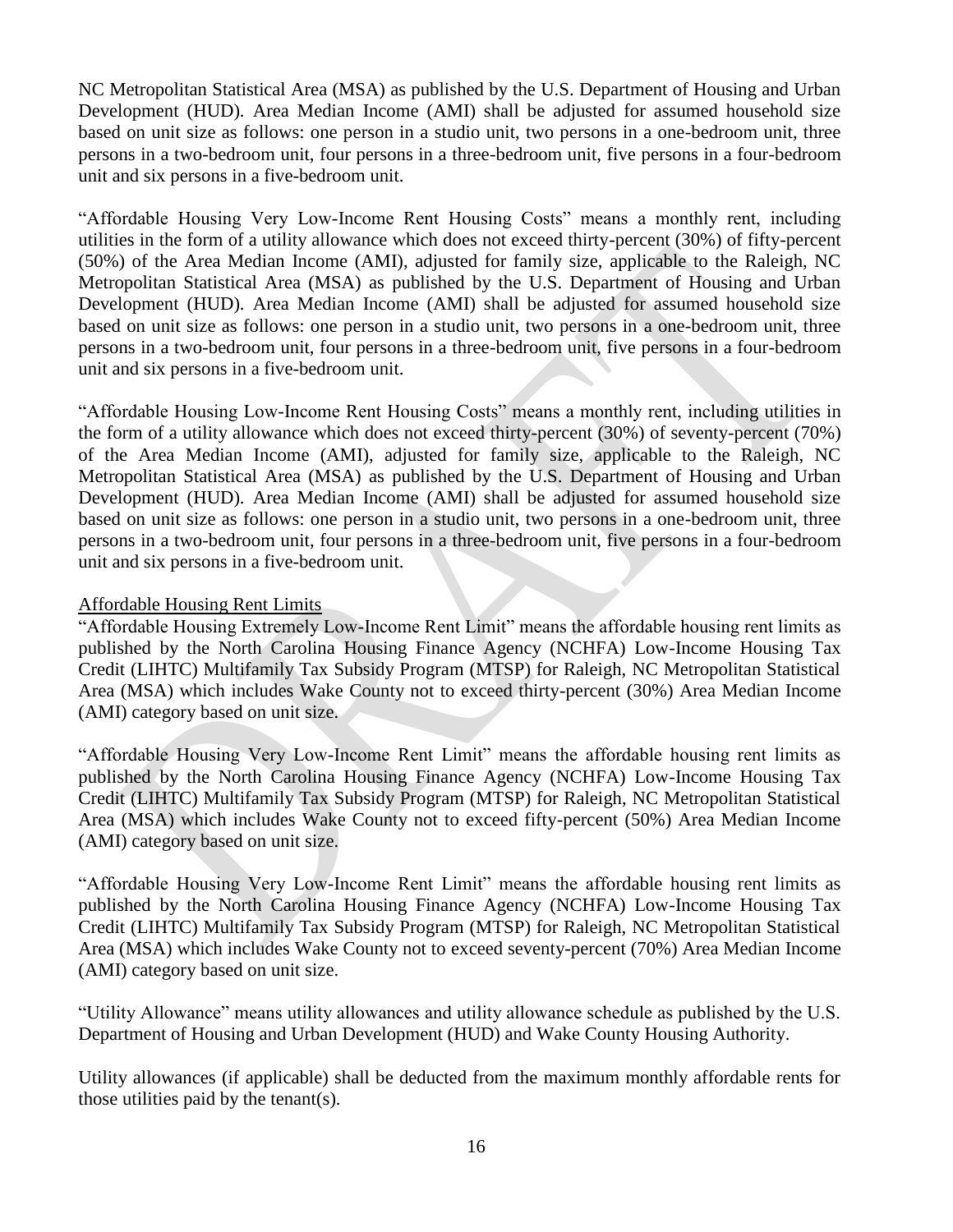An applicant may include residential affordable housing rental units through other state, federal or local affordable housing programs such as the Section 8 Housing Choice Voucher Program or similar programs or other construction partnerships. When residential affordable housing rental units are proposed to be included through other state, federal or local affordable housing programs or construction partnerships, the Town will work with all entities involved on the specific regulatory requirements of those programs or partnerships for the residential affordable housing rental units within the development. If an applicant is proposing to satisfy the minimum Policy recommendation of five percent (5%) on-site for the residential affordable housing rental units through other affordable housing programs or construction partnerships, a formal written agreement should be in place between the entities involved, prior to Site Plan Final Plat or Master Subdivision Final Plat approval. The specifics of the proposal should also be included in the applicant's AHP, MP and PMP as part of the rezoning application process.

#### <span id="page-16-0"></span>*2.17 Terms of Affordability*

The minimum recommended affordability term is twenty (20) years for both affordable ownership and rental housing units or lots. Residential affordable housing units or lots may be subject to an additional recorded restrictive covenant either placed by the applicant or Town that requires the units be occupied at sales prices or rents that are affordable to extremely low-income, very lowincome, low-income, median-income or workforce-income households for a period of time. Recorded restrictive covenants shall run with the land and will remain in effect for subsequent buyers and owners. Final affordability terms and conditions will be included in the following: (1) zoning condition as approved by Council, and (2) memorialized in a recorded restrictive covenant against the property and/or individual lots.

# <span id="page-16-1"></span>*2.18 Affordable Housing Restrictive Covenant between Town and Applicant*

For applicants that propose on-site residential affordable housing units or lots, prior to Site Plan Final Plat or Master Subdivision Final Plat approval, a restrictive covenant between the Town and applicant should be fully executed and recorded against the property or lots. The recorded restrictive covenant should describe how the development will address the minimum Policy recommendations.

- A. The recorded restrictive covenant should at a minimum identify the specific criteria the applicant
	- is proposing for the project, such as:
		- a. Total number of development units or lots;
		- b. Total number of market-rate units or lots;
		- c. Percentage and total number of affordable housing units or lots;
		- d. Affordable housing unit bedroom sizes;
		- e. Affordable housing unit AMI percentages;
		- f. Market-rate and affordable unit type;
		- g. Market-rate and affordable unit tenure; and
		- h. Affordability term.
- B. Provisions described in the approved AHP, MP and PMP.
- C. Resale mechanisms;
- D. If applicable, a relocation plan for tenants of affordable housing units upon sale of units or redevelopment of site;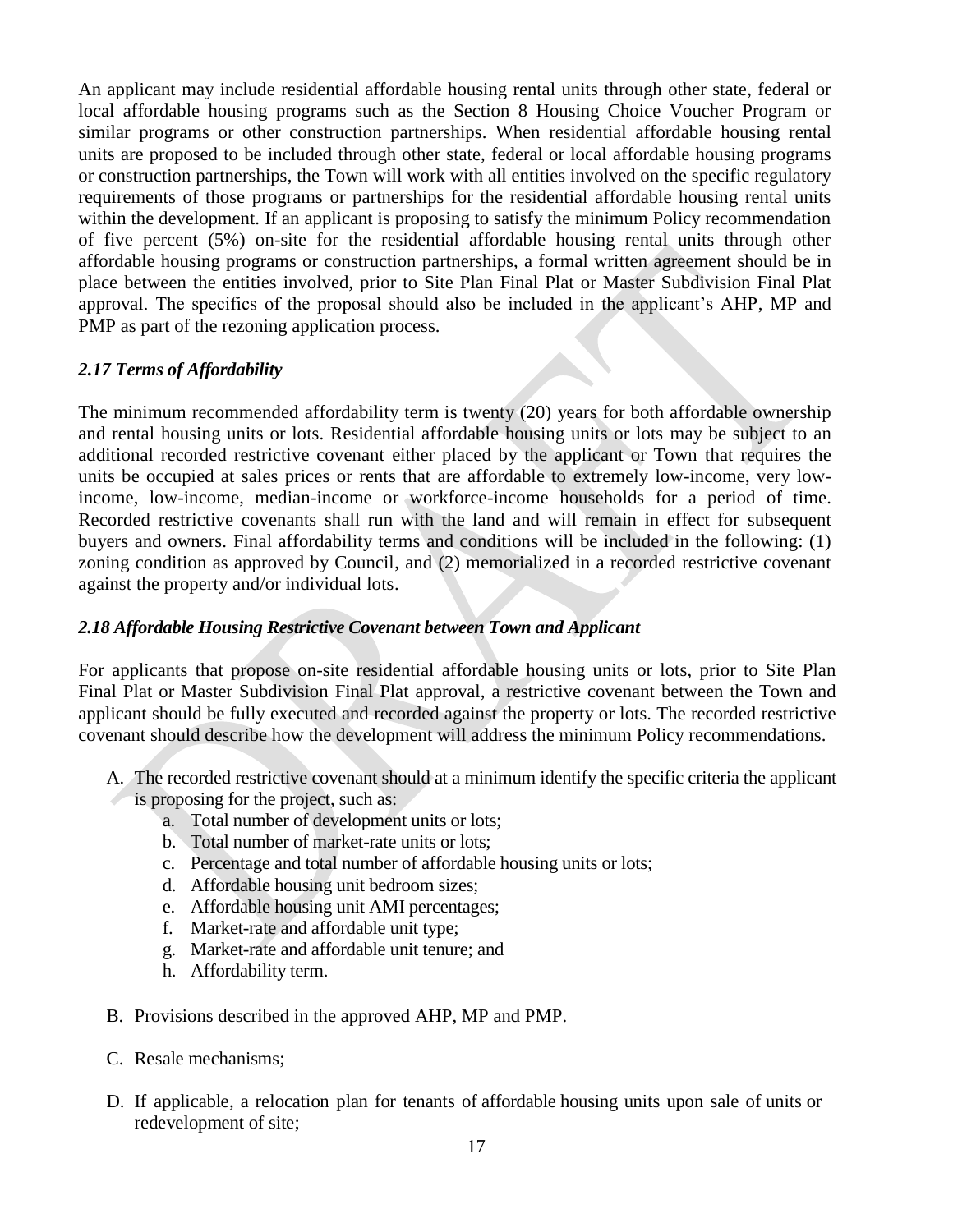- E. Other reasonable provisions to implement this Policy; and
- F. The Town may retain the services of a consultant or outside legal counsel to review the restrictive covenant prior to recordation at the applicant's expense.

# <span id="page-17-0"></span>**3.0 Alternatives to Policy Recommendations**

All applicant proposals that differ from the minimum Policy recommendations described in this Procedures Manual will be considered alternative proposals. If alternatives are proposed, the applicant in the AHP should specify if the alternatives are less than, equivalent to, or greater than the minimum Policy recommendations. The Council may approve, conditionally approve, or deny any proposal including an alternative proposal. The Town may retain the services of a consultant or outside legal counsel at the applicant's expense to review the reasonableness of the alternative proposal including the AHP.

# <span id="page-17-1"></span>**4.0 Town Incentives**

An applicant may request one or more of the following incentives listed below through the rezoning application process. The applicant's proposed residential affordable housing on-site unit or lot percentage should be correlated with the amount of incentives requested. An applicant is not precluded from requesting one or more incentives if proposing an alternative proposal (i.e. different on-site residential affordable housing unit or lot percentage, different AMI percentage category, etc.), that differs from the Town's minimum Policy recommendation of five percent (5%) of the total residential development units or lots as residential affordable housing units or lots.

# *Higher Density Zoning District*

An applicant may apply for a zoning district that allows more housing types and density than otherwise indicated in the 2045 Land Use Map in an attempt to increase overall project density in order to support the provision of affordable housing.

# *Density Bonus*

Under review for consideration.

#### *Development Standards*

Zoning conditions to provide adjustments to the development standards listed below may be considered in order to support the provision of affordable housing. In all cases, the type and amount of incentive proposed will be reviewed in conjunction with the 2045 Land Use Plan, including the Context Areas Map, and the character of the surrounding area.

- A. Increased maximum building height
- B. Reduced building setbacks
- C. Reduced lot widths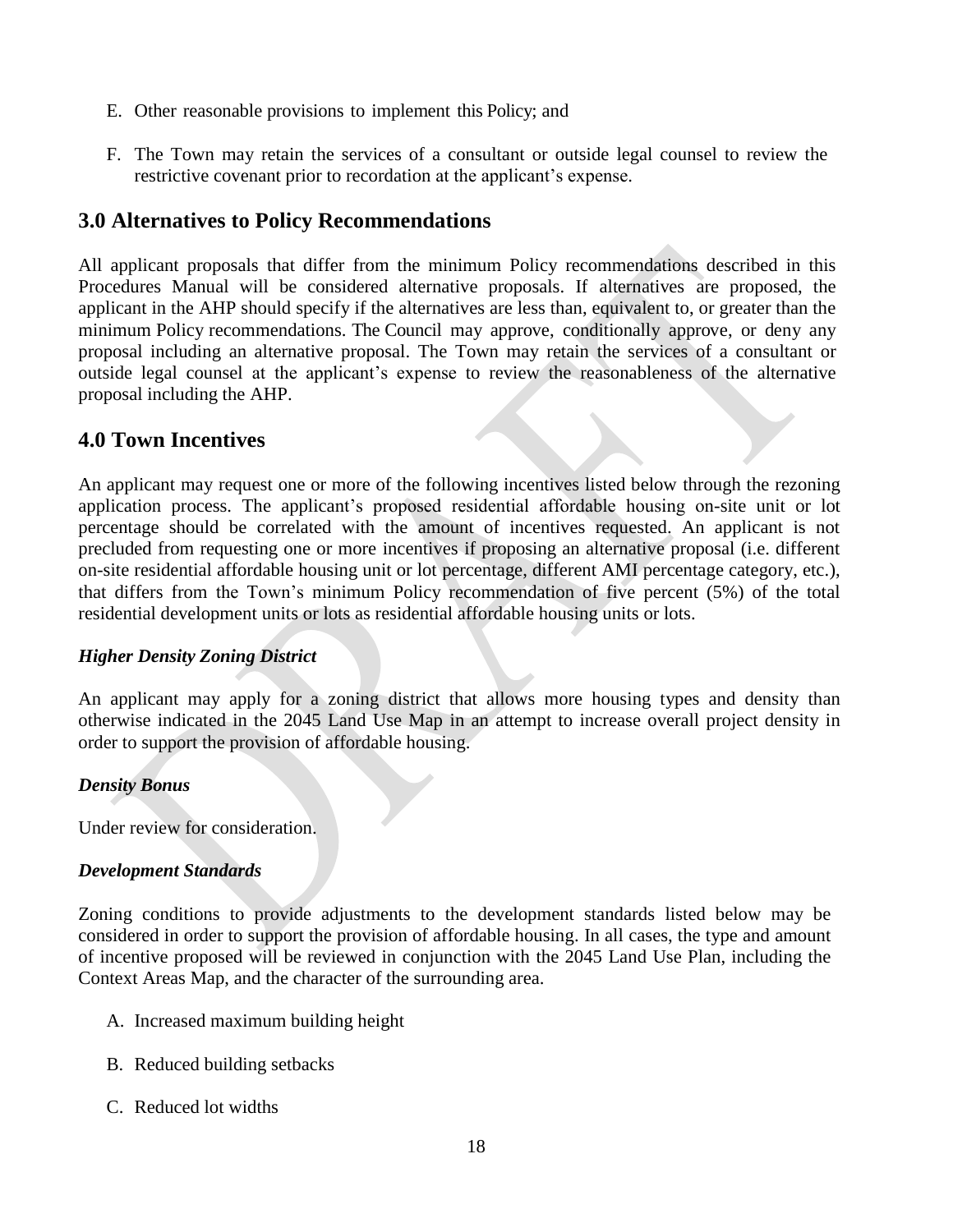D. Reduction Resource Conservation Area (RCA): The maximum reduction that can be requested is 10%.

#### *Parking Reductions*

Additional information to follow.

#### *Expedited Processing*

Additional information to follow.

#### *Fee Reimbursements, Grants and Waivers*

The Town may choose to reimburse, grant or waive certain development fees in order to help offset some of the total development costs for providing residential affordable housing units or lots.

#### *Financial Assistance*

The Town may choose to provide a loan or grant to assist with creating a greater percentage of residential affordable housing units or lots, increase the length of the affordability term or generate deeper affordability of residential affordable housing units or lots within a development.

#### *Transportation*

For PUD – Conditional Zoning applications located in the Rural Context Area, the Town may choose to waive the requirement in Section 2.3.4.F.1.a.iv of the UDO requiring construction of sidewalks on both sides of residential streets. In these cases, sidewalks must be provided on at least one side of all residential streets. Section 7.5.4.C of the UDO, requiring pedestrian facilities on both sides of all collector streets and thoroughfares, would not be waived.

# <span id="page-18-0"></span>**5.0 Authority**

The Town Manager or designee is authorized to sign all documents on behalf of the Town that implement this Policy.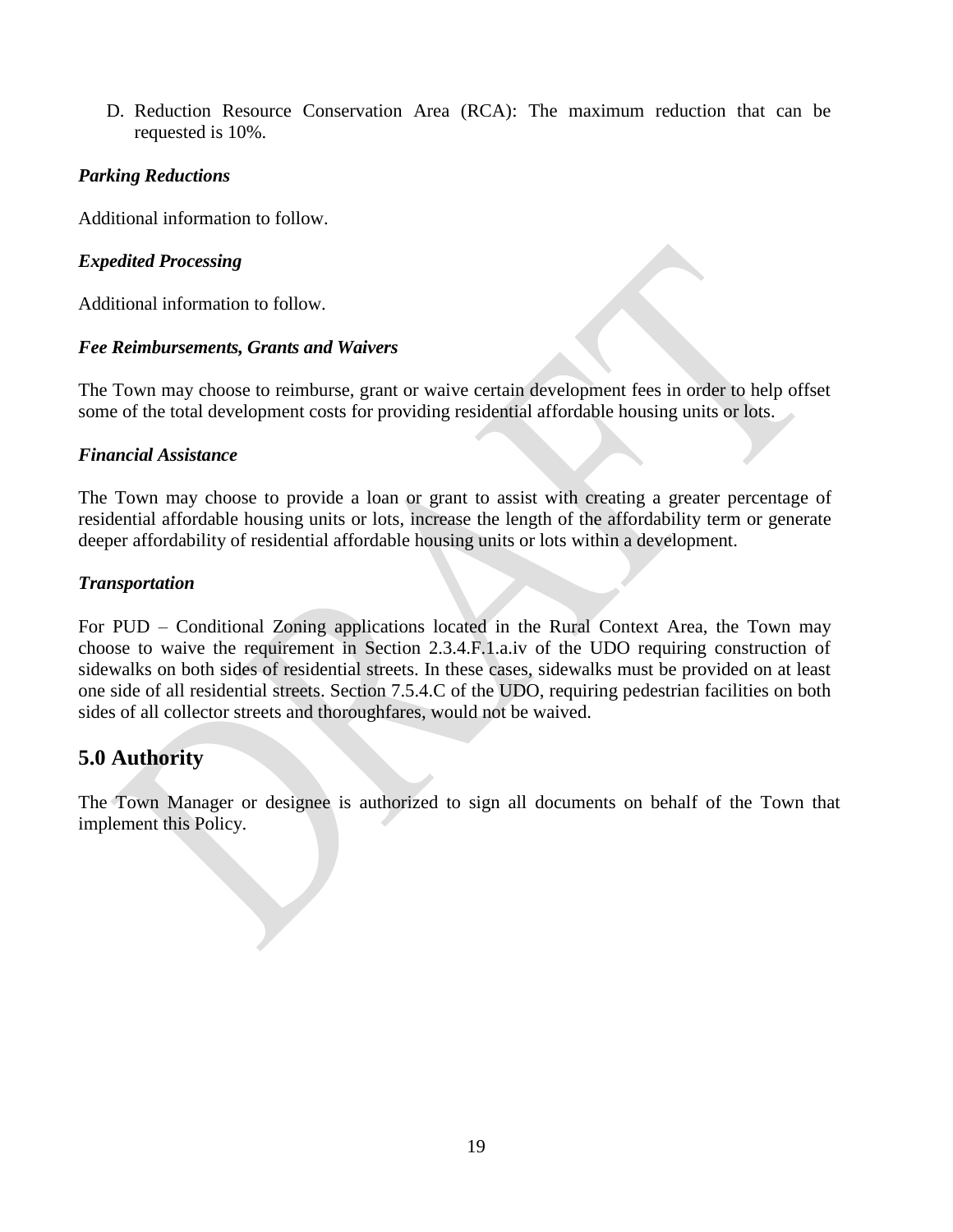# **Exhibit A – Affordable Housing Ownership Initial Sales Prices**

#### <span id="page-19-0"></span>**ASSUMED HOUSEHOLD SIZE**

| <b>Unit Size</b>     | <b>Bedroom</b><br>(Efficiency/<br>Studio) | <b>Bedroom</b> | <b>Bedroom</b> | 3<br><b>Bedroom</b> | 4<br><b>Bedroom</b> | $5+$<br><b>Bedroom</b>                                    |
|----------------------|-------------------------------------------|----------------|----------------|---------------------|---------------------|-----------------------------------------------------------|
| Number of<br>Persons |                                           | 2              | 3              |                     |                     | additional<br>person for<br>each<br>additional<br>bedroom |

#### **AFFORDABLE HOUSING OWNERSHIP INCOME LIMITS**

#### Low-Income (80% AMI)

"Affordable Housing Low-Income Ownership Income Limits" means those households whose annual income, does not exceed eighty-percent (80%) of the Area Median Income (AMI), adjusted for family size, applicable to the Raleigh, NC Metropolitan Statistical Area (MSA) as published by the U.S. Department of Housing and Urban Development (HUD).

#### Median-Income (100% AMI)

"Affordable Housing Median-Income Ownership Income Limits" means those households whose annual income does not exceed one-hundred percent (100%) of the Area Median Income (AMI), adjusted for family size, applicable to the Raleigh, NC Metropolitan Statistical Area (MSA) as published by the U.S. Department of Housing and Urban Development (HUD).

#### Workforce-Income (110% AMI)

"Affordable Housing Workforce-Income Ownership Income Limits" means those households whose annual income does not exceed one-hundred and ten-percent (110%) of the Area Median Income (AMI), adjusted for family size, applicable to the Raleigh, NC Metropolitan Statistical Area (MSA) as published by the U.S. Department of Housing and Urban Development (HUD).

#### **AFFORDABLE HOUSING OWNERSHIP HOUSING COSTS**

#### Low-Income (80% AMI)

"Affordable Housing Low-Income Ownership Housing Costs" means a reasonable down payment and an average monthly housing cost during the first calendar year of occupancy, including utilities, mortgage loan principal and interest, mortgage insurance, property taxes and property assessments, homeowner's insurance, homeowner's association dues, if any, and all other dues and fees assessed as a condition of property ownership, which does not exceed thirty-percent (30%) of eighty-percent (80%) of the Area Median Income (AMI), adjusted for family size, applicable to the Raleigh, NC Metropolitan Statistical Area (MSA) as published by the U.S. Department of Housing and Urban Development (HUD). Area Median Income (AMI) shall be adjusted for assumed household size based on unit size as follows: one person in a studio unit, two persons in a one-bedroom unit, three persons in a two-bedroom unit, four persons in a three-bedroom unit, five persons in a four-bedroom unit and six persons in a five-bedroom unit.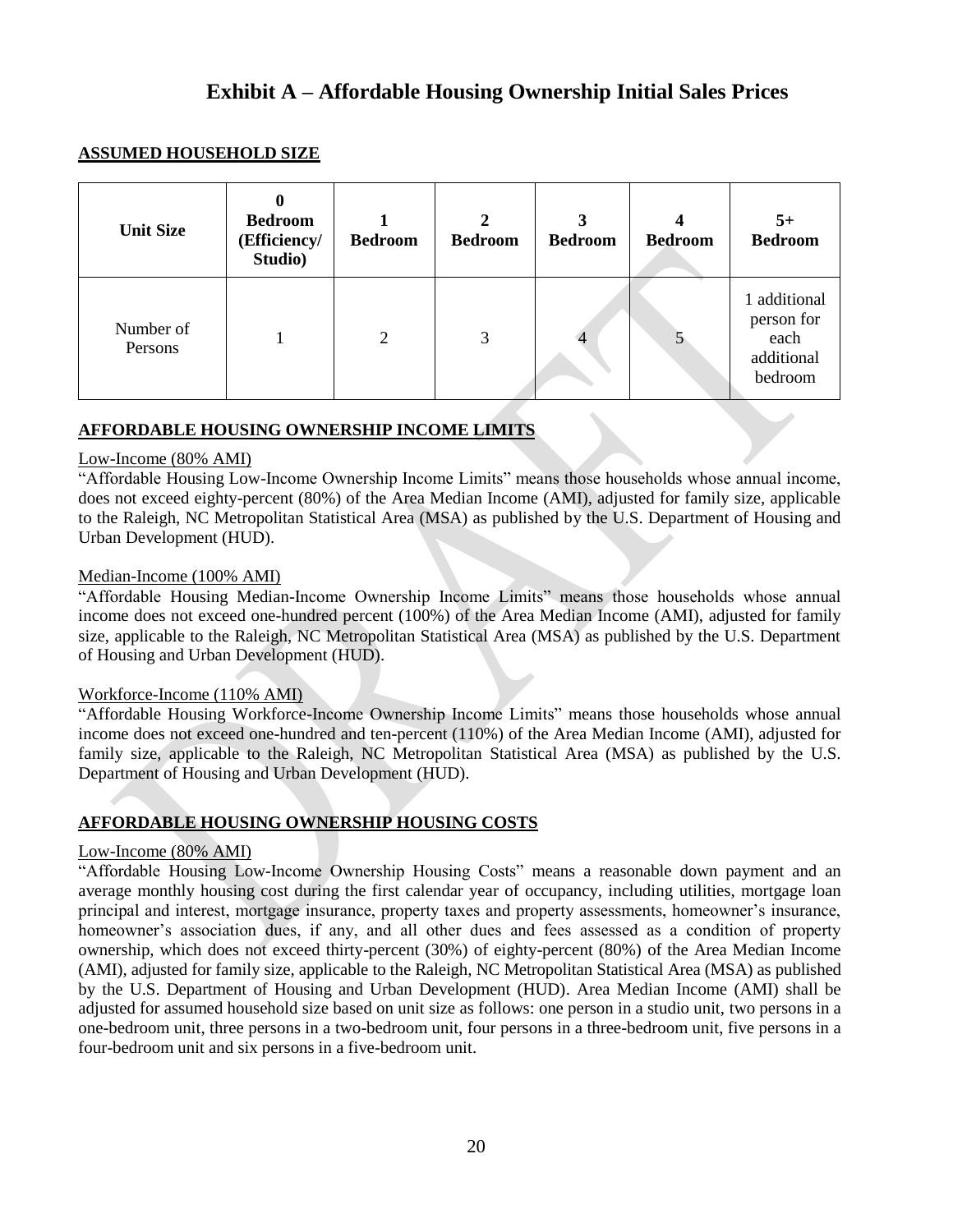#### Median-Income (100% AMI)

"Affordable Housing Median-Income Ownership Housing Costs" means a reasonable down payment and an average monthly housing cost during the first calendar year of occupancy, including utilities, mortgage loan principal and interest, mortgage insurance, property taxes and property assessments, homeowner's insurance, homeowner's association dues, if any, and all other dues and fees assessed as a condition of property ownership, which does not exceed thirty-percent (30%) of one-hundred percent (100%) of the Area Median Income (AMI), adjusted for family size, applicable to the Raleigh, NC Metropolitan Statistical Area (MSA) as published by the U.S. Department of Housing and Urban Development (HUD). Area Median Income (AMI) shall be adjusted for assumed household size based on unit size as follows: one person in a studio unit, two persons in a one-bedroom unit, three persons in a two-bedroom unit, four persons in a three-bedroom unit, five persons in a four-bedroom unit and six persons in a five-bedroom unit.

#### Workforce-Income (110% AMI)

"Affordable Housing Workforce-Income Ownership Housing Costs" means a reasonable down payment and an average monthly housing cost during the first calendar year of occupancy, including utilities, mortgage loan principal and interest, mortgage insurance, property taxes and property assessments, homeowner's insurance, homeowner's association dues, if any, and all other dues and fees assessed as a condition of property ownership, which does not exceed thirty-percent (30%) of one-hundred and ten-percent (110%) of the Area Median Income (AMI), adjusted for family size, applicable to the Raleigh, NC Metropolitan Statistical Area (MSA) as published by the U.S. Department of Housing and Urban Development (HUD). Area Median Income (AMI) shall be adjusted for assumed household size based on unit size as follows: one person in a studio unit, two persons in a one-bedroom unit, three persons in a two-bedroom unit, four persons in a three-bedroom unit, five persons in a four-bedroom unit and six persons in a five-bedroom unit.

#### **AFFORDABLE HOUSING OWNERSHIP INITIAL SALES PRICE ASSUMPTIONS**

| Homeowners' Insurance                                       | 0.25% of Affordable Housing Ownership<br><b>Initial Sales Price</b>                                 |
|-------------------------------------------------------------|-----------------------------------------------------------------------------------------------------|
| Homeowners' Association Dues (HOA)                          | Project Specific (if applicable)                                                                    |
| Private Mortgage Insurance (PMI)                            | 0.5% of First Mortgage Loan Amount                                                                  |
| <b>Property Taxes</b>                                       | 1.00% of Affordable Housing Ownership<br><b>Initial Sales Price</b>                                 |
|                                                             | 30 yr. Fixed-Rate Mortgage, Fully<br>Amortized Principal + Interest Loan                            |
| Loan Terms                                                  | First Mortgage Fannie Mae (FNMA) Interest<br>Rate Percentage (.50% higher than 60-day<br>rate lock) |
| Down Payment                                                | 5.0% of Affordable Housing Ownership<br><b>Initial Sales Price</b>                                  |
| Utilities (i.e. water, sewer, garbage, gas and electricity) | \$150/mo.                                                                                           |
| <b>Other Property Assessments</b>                           | Project Specific (if applicable)                                                                    |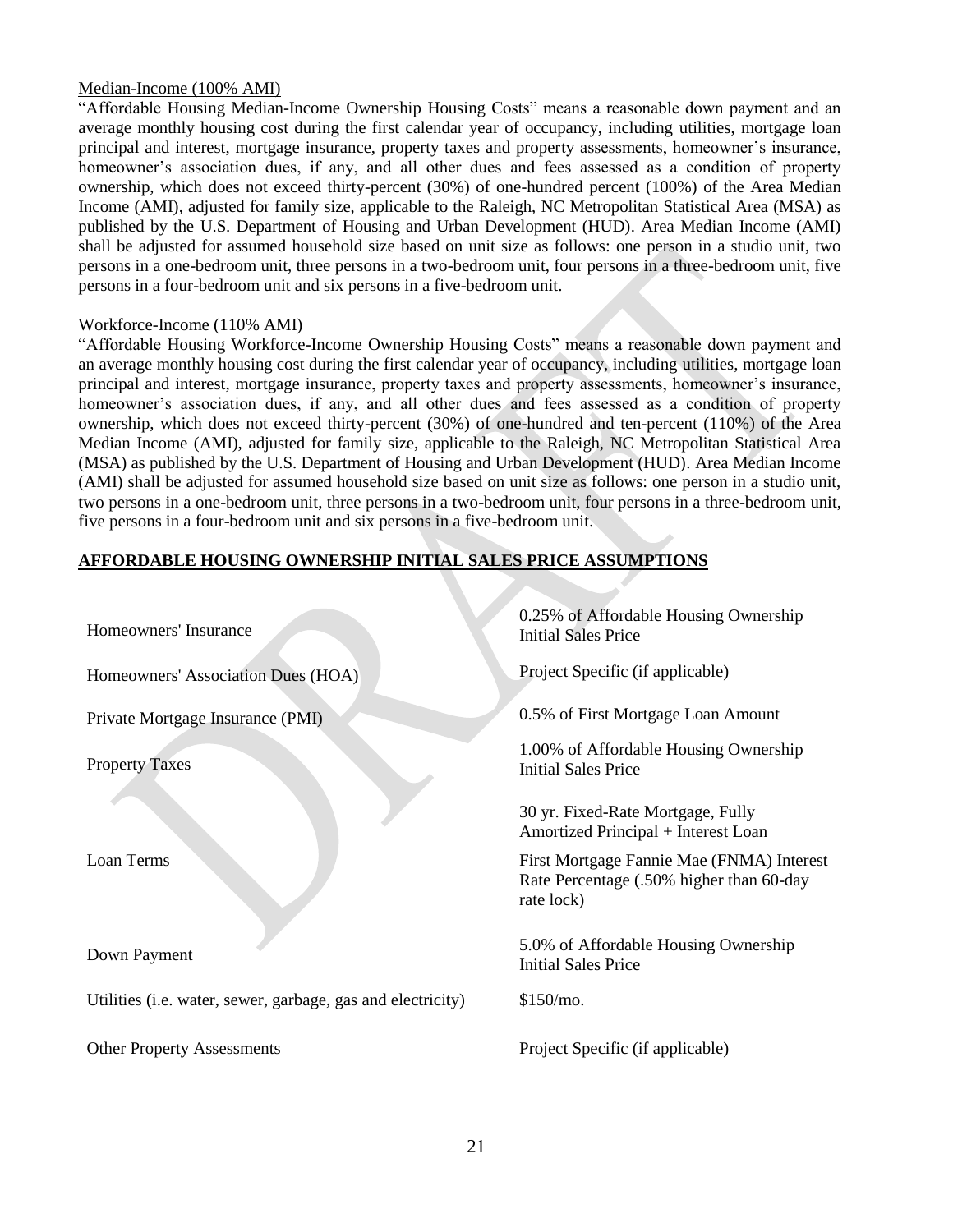# **Exhibit B – Procedures Manual Definitions**

<span id="page-21-0"></span>"Affordable Housing" means housing on which the occupant is paying no more than thirty-percent (30%) of gross monthly household income for housing costs, including utilities.

"Affordable Housing Extremely Low-Income Rent Income Limit" means those households whose annual income does not exceed thirty-percent (30%) of the Area Median Income (AMI), adjusted for family size, applicable to the Raleigh, NC Metropolitan Statistical Area (MSA) as published by the U.S. Department of Housing and Urban Development (HUD).

"Affordable Housing Very Low-Income Rent Income Limit" means those households whose annual income, does not exceed fifty-percent (50%) of the Area Median Income (AMI), adjusted for family size, applicable to the Raleigh, NC Metropolitan Statistical Area (MSA) as published by the U.S. Department of Housing and Urban Development (HUD).

"Affordable Housing Low-Income Rent Income Limit" means those households whose annual income, does not exceed seventy-percent (70%) of the Area Median Income (AMI), adjusted for family size, applicable to the Raleigh, NC Metropolitan Statistical Area (MSA) as published by the U.S. Department of Housing and Urban Development (HUD).

"Affordable Housing Extremely Low-Income Rent Limit" means the affordable housing rent limits as published by the North Carolina Housing Finance Agency (NCHFA) Low-Income Housing Tax Credit (LIHTC) Multifamily Tax Subsidy Program (MTSP) for Raleigh, NC Metropolitan Statistical Area (MSA) which includes Wake County not to exceed thirty-percent (30%) Area Median Income (AMI) category based on unit size.

"Affordable Housing Very Low-Income Rent Limit" means the affordable housing rent limits as published by the North Carolina Housing Finance Agency (NCHFA) Low-Income Housing Tax Credit (LIHTC) Multifamily Tax Subsidy Program (MTSP) for Raleigh, NC Metropolitan Statistical Area (MSA) which includes Wake County not to exceed fifty-percent (50%) Area Median Income (AMI) category based on unit size.

"Affordable Housing Low-Income Rent Limit" means the affordable housing rent limits as published by the North Carolina Housing Finance Agency (NCHFA) Low-Income Housing Tax Credit (LIHTC) Multifamily Tax Subsidy Program (MTSP) for Raleigh, NC Metropolitan Statistical Area (MSA) which includes Wake County not to exceed seventy-percent (70%) Area Median Income (AMI) category based on unit size.

"Affordable Housing Extremely Low-Income Rent Housing Costs" means a monthly rent, including utilities in the form of a utility allowance which does not exceed thirty-percent (30%) of thirtypercent (30%) of the Area Median Income (AMI), adjusted for family size, applicable to the Raleigh, NC Metropolitan Statistical Area (MSA) as published by the U.S. Department of Housing and Urban Development (HUD). Area Median Income (AMI) shall be adjusted for assumed household size based on unit size as follows: one person in a studio unit, two persons in a one-bedroom unit, three persons in a two-bedroom unit, four persons in a three-bedroom unit, five persons in a four-bedroom unit and six persons in a five-bedroom unit.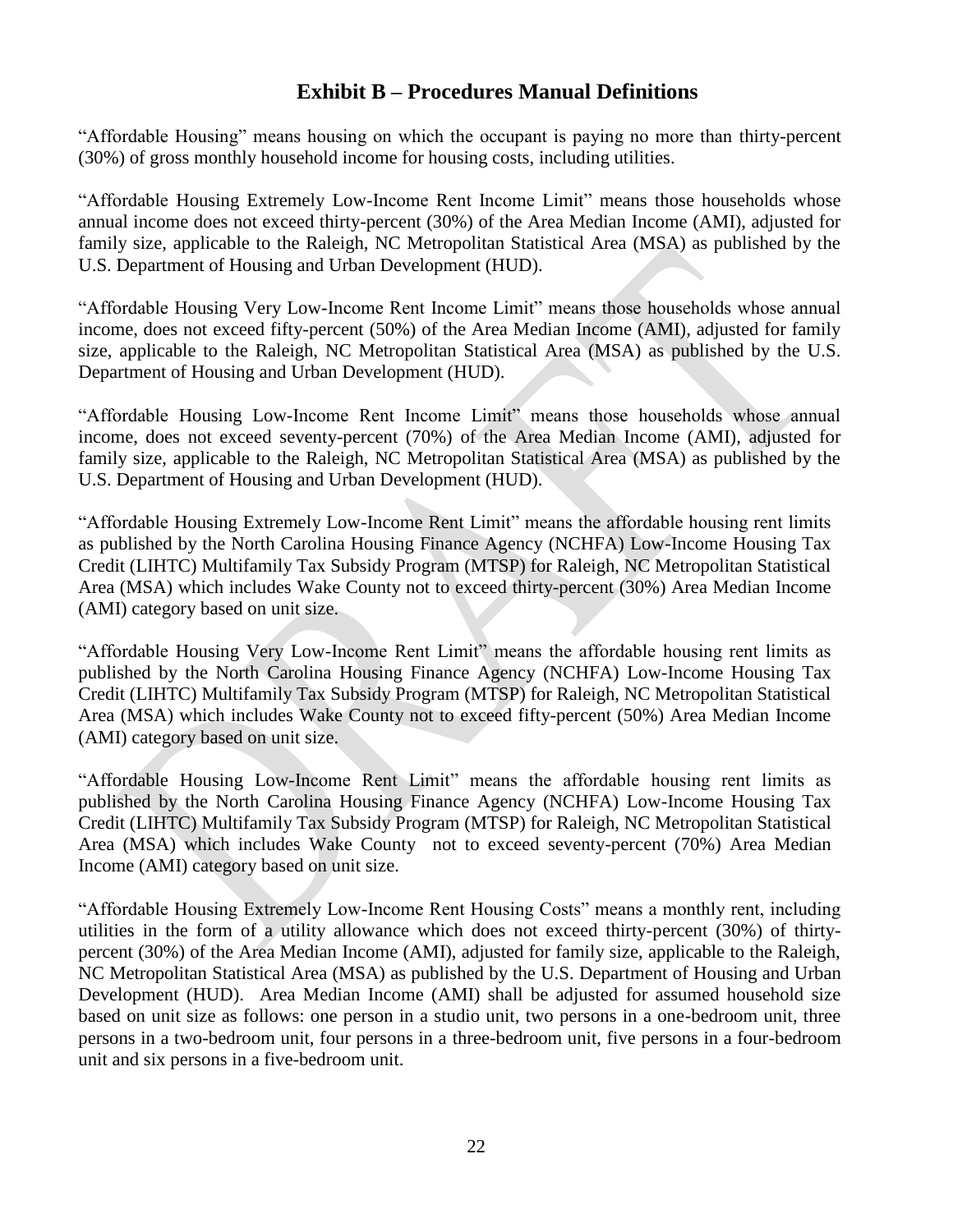"Affordable Housing Very Low-Income Rent Housing Costs" means a monthly rent, including utilities in the form of a utility allowance which does not exceed thirty-percent (30%) of fifty-percent (50%) of the Area Median Income (AMI), adjusted for family size, applicable to the Raleigh, NC Metropolitan Statistical Area (MSA) as published by the U.S. Department of Housing and Urban Development (HUD). Area Median Income (AMI) shall be adjusted for assumed household size based on unit size as follows: one person in a studio unit, two persons in a one-bedroom unit, three persons in a two-bedroom unit, four persons in a three-bedroom unit, five persons in a four-bedroom unit and six persons in a five-bedroom unit.

"Affordable Housing Low-Income Rent Housing Costs" means a monthly rent, including utilities in the form of a utility allowance which does not exceed thirty-percent (30%) of seventy-percent (70%) of the Area Median Income (AMI), adjusted for family size, applicable to the Raleigh, NC Metropolitan Statistical Area (MSA) as published by the U.S. Department of Housing and Urban Development (HUD). Area Median Income (AMI) shall be adjusted for assumed household size based on unit size as follows: one person in a studio unit, two persons in a one-bedroom unit, three persons in a two-bedroom unit, four persons in a three-bedroom unit, five persons in a four-bedroom unit and six persons in a five-bedroom unit.

"Affordable Housing Low-Income Ownership Income Limits" means those households whose annual income, does not exceed eighty-percent (80%) of the Area Median Income (AMI), adjusted for family size, applicable to the Raleigh, NC Metropolitan Statistical Area (MSA) as published by the U.S. Department of Housing and Urban Development (HUD).

"Affordable Housing Median-Income Ownership Income Limits" means those households whose annual income does not exceed one-hundred percent (100%) of the Area Median Income (AMI), adjusted for family size, applicable to the Raleigh, NC Metropolitan Statistical Area (MSA) as published by the U.S. Department of Housing and Urban Development (HUD).

"Affordable Housing Workforce-Income Ownership Income Limits" means those households whose annual income does not exceed one-hundred and ten-percent (110%) of the Area Median Income (AMI), adjusted for family size, applicable to the Raleigh, NC Metropolitan Statistical Area (MSA) as published by the U.S. Department of Housing and Urban Development (HUD).

"Affordable Housing Low-Income Ownership Housing Costs" means a reasonable down payment and an average monthly housing cost during the first calendar year of occupancy, including utilities, mortgage loan principal and interest, mortgage insurance, property taxes and property assessments, homeowner's insurance, homeowner's association dues, if any, and all other dues and fees assessed as a condition of property ownership, which does not exceed thirty-percent (30%) of eighty-percent (80%) of the Area Median Income (AMI), adjusted for family size, applicable to the Raleigh, NC Metropolitan Statistical Area (MSA) as published by the U.S. Department of Housing and Urban Development (HUD). Area Median Income (AMI) shall be adjusted for assumed household size based on unit size as follows: one person in a studio unit, two persons in a one-bedroom unit, three persons in a two-bedroom unit, four persons in a three-bedroom unit, five persons in a four-bedroom unit and six persons in a five-bedroom unit.

"Affordable Housing Median-Income Ownership Housing Costs" means a reasonable down payment and an average monthly housing cost during the first calendar year of occupancy, including utilities, mortgage loan principal and interest, mortgage insurance, property taxes and property assessments, homeowner's insurance, homeowner's association dues, if any, and all other dues and fees assessed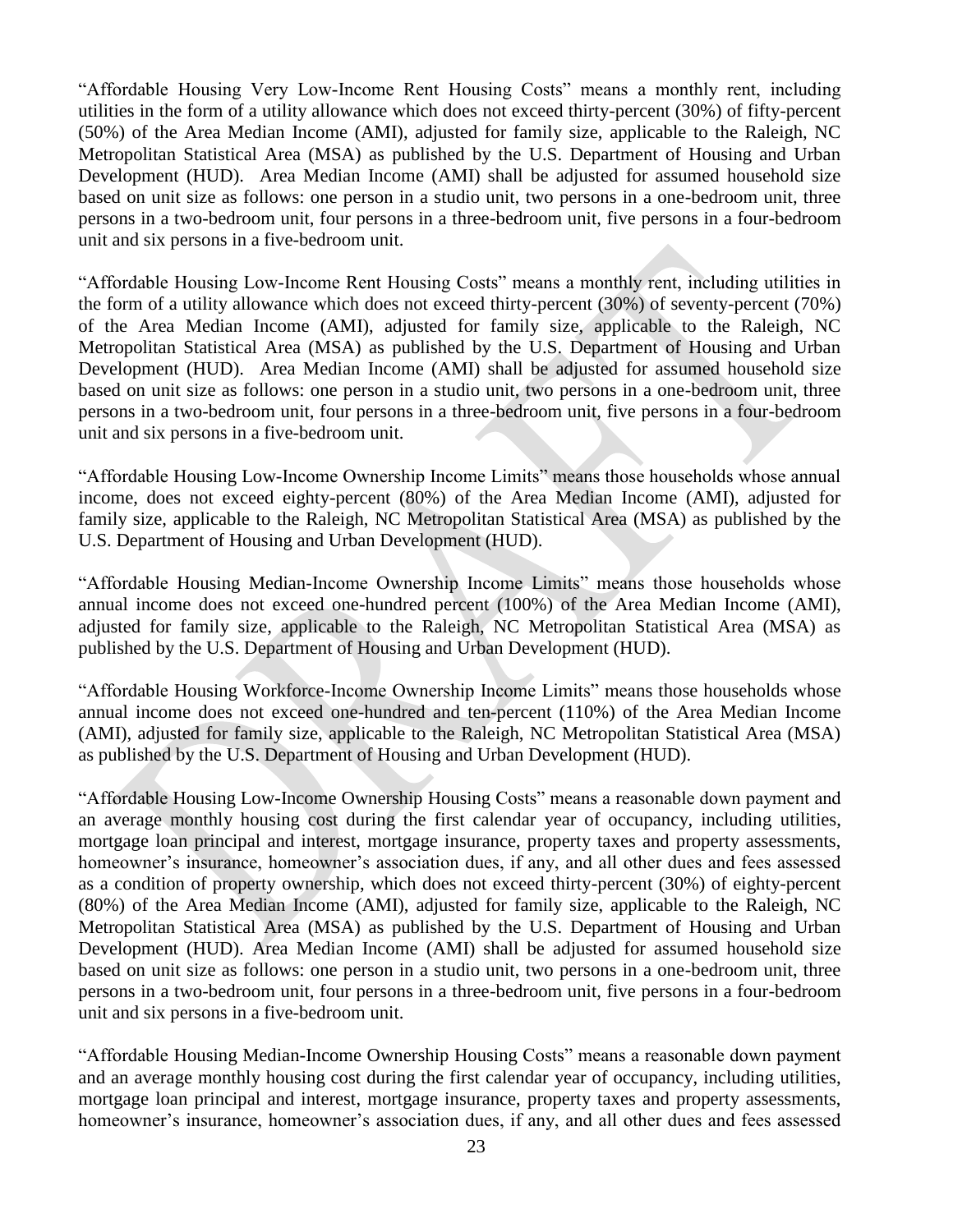as a condition of property ownership, which does not exceed thirty-percent (30%) of one-hundred percent (100%) of the Area Median Income (AMI), adjusted for family size, applicable to the Raleigh, NC Metropolitan Statistical Area (MSA) as published by the U.S. Department of Housing and Urban Development (HUD). Area Median Income (AMI) shall be adjusted for assumed household size based on unit size as follows: one person in a studio unit, two persons in a one-bedroom unit, three persons in a two-bedroom unit, four persons in a three-bedroom unit, five persons in a four-bedroom unit and six persons in a five-bedroom unit.

"Affordable Housing Workforce-Income Ownership Housing Costs" means a reasonable down payment and an average monthly housing cost during the first calendar year of occupancy, including utilities, mortgage loan principal and interest, mortgage insurance, property taxes and property assessments, homeowner's insurance, homeowner's association dues, if any, and all other dues and fees assessed as a condition of property ownership, which does not exceed thirty-percent (30%) of one-hundred and ten-percent (110%) of the Area Median Income (AMI), adjusted for family size, applicable to the Raleigh, NC Metropolitan Statistical Area (MSA) as published by the U.S. Department of Housing and Urban Development (HUD). Area Median Income (AMI) shall be adjusted for assumed household size based on unit size as follows: one person in a studio unit, two persons in a one-bedroom unit, three persons in a two-bedroom unit, four persons in a three-bedroom unit, five persons in a four-bedroom unit and six persons in a five-bedroom unit.

"Area Median Income" means the annual median family income for the Raleigh, NC Metropolitan Statistical Area (MSA), adjusted for family size, as defined and published by the U.S. Department of Housing and Urban Development (HUD).

"Affordable Housing Incentive Zoning Policy" means a set of minimum Town recommendations, applicability standards and incentive options for applicants to consider in exchange for providing residential affordable housing units or lots within a development as part of the rezoning and Planned Unit Development (PUD) approval process.

"Affordable Housing Incentive Zoning Policy Administration Manual" means a manual which details policies and procedures for the on-going administration of residential affordable housing units or lots generated through the Affordable Housing Incentive Zoning Policy.

"Affordable Housing Proposal" means a document submitted by an applicant as part of the rezoning application for the development which stipulates the affordable housing criteria as specified in the Affordable Housing Incentive Zoning Policy Procedures Manual for the residential affordable housing units or lots in order to assure compliance with the Affordable Housing Incentive Zoning Policy.

"Affordable Housing Incentive Zoning Procedural Manual" means a manual which details applicability and procedures for residential affordable housing units or lots generated through the Affordable Housing Incentive Zoning Policy.

"Affordable Housing Unit" means a residential dwelling unit or lot that meets the definition of a residential affordable housing unit or lot as detailed in the Affordable Housing Incentive Zoning Policy Procedures Manual and Affordable Housing Incentive Zoning Policy Administration Manual through the Affordable Housing Incentive Zoning Policy.